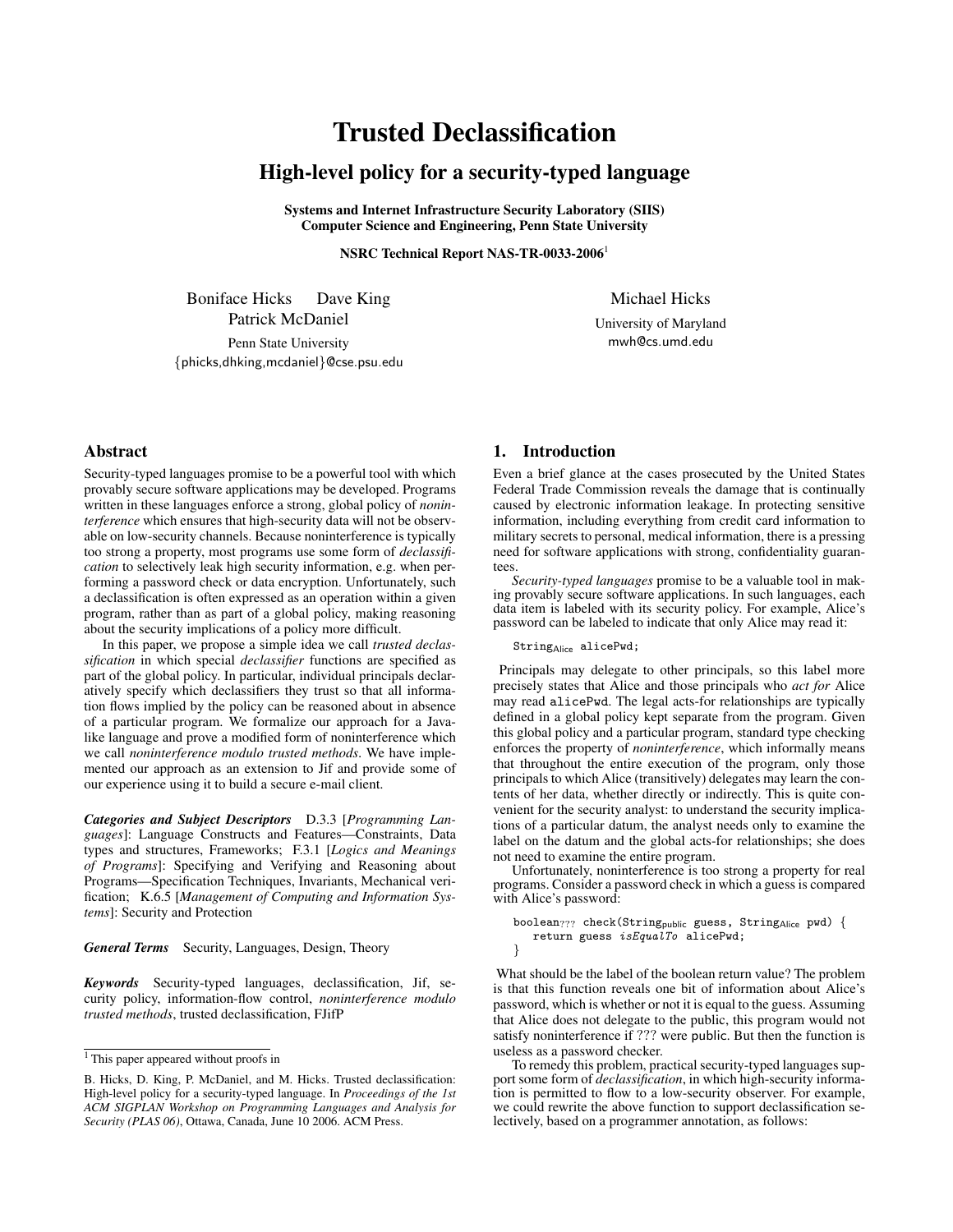```
boolean<sub>public</sub> check(String<sub>public</sub> guess, String<sub>Alice</sub> pwd) {
    return declassify(guess isEqualTo alicePwd, public);
}
```
Another useful example is when we want to encrypt some data to send it over a public channel:

```
Stringpublic encrypt(StringAlice secret, StringAlice key) {
   return declassify(aesEncrypt(secret,key), public);
}
```
While efficacious, the problem with such annotation-based declassification is that we have lost localized reasoning about data security. No longer can one simply examine a data label and the global acts-for relations; now one must also find and reason about each occurrence of declassification in the program; i.e., the global meaning of the policy Alice is lost. Another way of saying this is that we can no longer reason about a global security policy (i.e., the acts-for relations) in absence of a program that uses it.

To remedy this problem, we propose the following simple idea. Rather than permit declassification on the granularity of program statements, declassification may only occur within special functions called *declassifiers*. The check and encrypt functions above are declassifiers. Then, individual principals indicate whether or not they trust a given declassifier as part of the global policy. For example, Alice may allow her data to be encrypted via the encrypt declassifier, or may wish to release her personal, medical records for scientific investigation, but only so long as the personal information is stripped out of them first by an anonymizeMR declassifier. On the other hand, even the small amount of information released by check and encrypt might be too much for some sensitive data.

This paper presents a global security policy system for a security-typed language, which extends existing work by allowing each principal to indicate which declassifiers it trusts. We call our approach *trusted declassification*. With one of our policies in hand, the label on Alice's password regains a global meaning without having to inspect the code of the whole program. For example, if, according to the policy, Alice trusts no declassifiers, then we can be certain that alicePwd is only visible to principals who act for her. If, according to the policy, Alice trusts only encrypt and check, we can check the code and types for these two declassifiers, but not the entire program, to find that negligible information is leaked via the output from each encryption or password check. We have formalized our approach in a Java-like language called FJifP, and proven a noninterference property, called *noninterference modulo trusted methods*, and implemented it as an extension to Jif [14], a full scale implementation of a security-typed language based on Java.

There has recently been a proliferation of work toward incorporating forms of declassification into security-typed languages [11, 4, 3, 12, 15, 10] as detailed in a recent survey [18]. Placed next to much of this work, what we propose is comparatively simple. Nonetheless, the value of our approach is borne out of practical experience. In particular, we and others [1] have been trying to build applications in Jif. Jif supports *selective declassification* [13], similar in style to the examples we presented above. Based on existing experience, many uses of declassification—such as for encryption, anonymization, authentication, and filtering—fit nicely into the framework we have proposed. Indeed, we have used our framework to build an SMTP/POP3-compliant e-mail client called JPmail, and found that it made the process of reasoning about declassification and information flows far easier. Thus, we hope our work takes a step toward making security-typed languages more practical.

The structure of the paper is as follows: in Section 2 we give an example of a program and policy which we will use throughout the

```
class MedicalRecord<p> {
  String_{public} name;
  Stringp: history;
  Key<sub>p</sub>: aesKey;Stringp: password;
  String<sub>p:</sub> getHistory() { return history; }
  void saveHistory(OutputStream_{public} out) {
     out.write(AES<p>.encrypt(history,aesKey)); }
  void updateName(String_{public} guess, String_{public} newName) {
     bool_{public} valid = Passwd<p>.check(guess,password);
     if (valid) name = newName; }
```


Figure 3. Example acts-for hierarchy and declassifier context.

paper to describe our approach. In Section 3, we describe a basic object-oriented, security-typed language, FJifP with declassification and an external policy. We also give the security theorems we have proven about FJifP, namely *noninterference modulo trusted methods*. In Section 4, we describe an external, global policy definition for our system and an implementation of our system in the security-typed language, Jif. In Section 5, we describe related work. In Section 6, we conclude and give future work.

## 2. Example

}

Consider the code in Figure 1. Medical records are parameterized by a principal (indicated with <>'s) and a medical record could be instantiated for Alice by writing the following (presuming an implicit constructor which takes arguments of the appropriate security levels to assign each of the member variables).

MedicalRecord<Alice> rec = new MedicalRecord<Alice>(...)

A medical record can release its history with the method getHistory, but the label on the return value,  $p$ :, ensures that it will remain protected after it is released. A medical record can also write its history to a public stream (a socket or a file, e.g.) via the saveHistory method, but because the stream is public, the history must be passed through a declassifier, in this case it is encrypted with AES. Finally, using the method updateName, the name on the medical record can be updated by someone other than p, but only if that principal knows the password. Here again, declassification is needed, because the result of comparing a public value, guess, and a secret value, password, is stored in a public boolean, valid. Thus, the declassifier check is used to do the comparison and de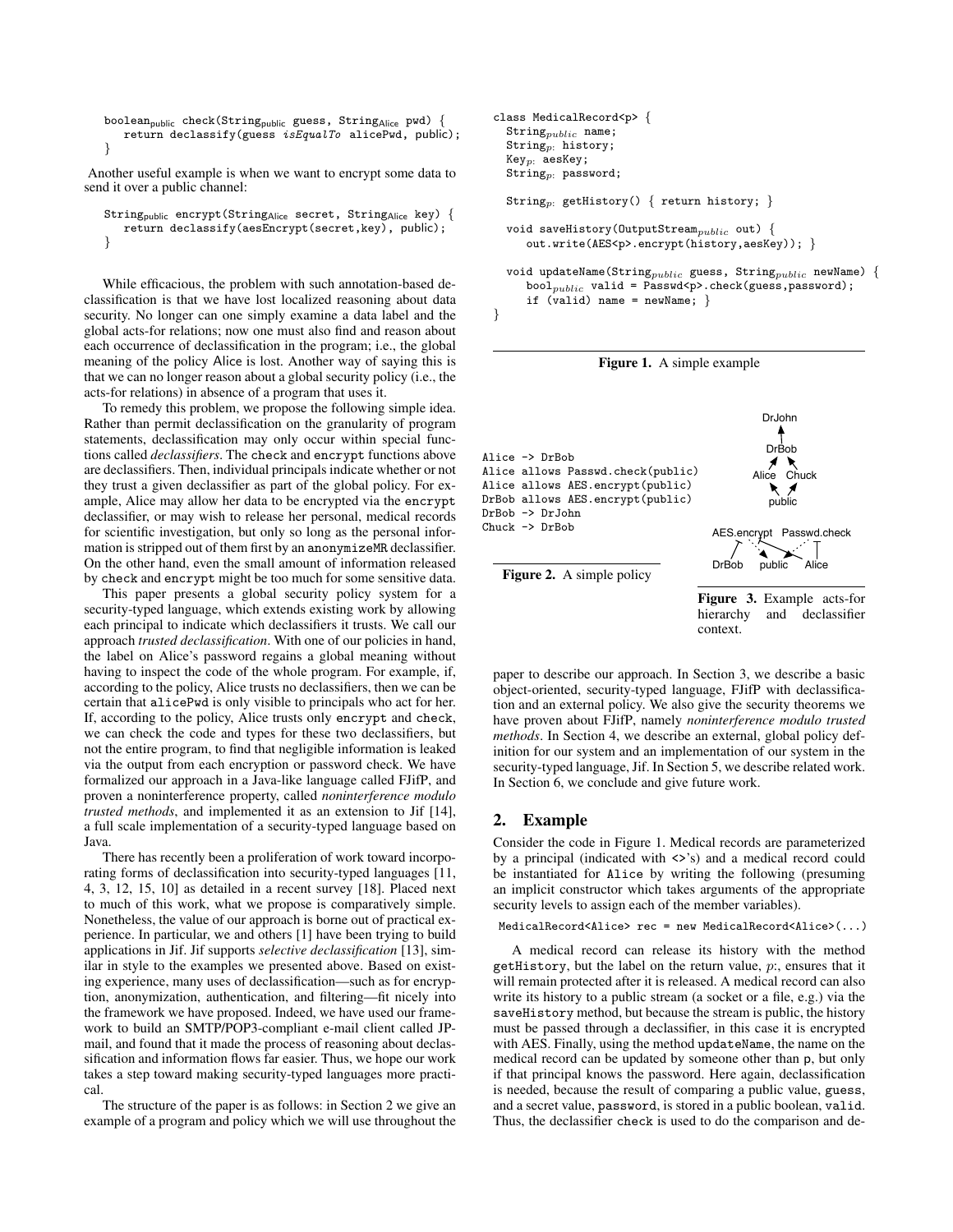classify the result. Principals must authorize these declassifications explicitly in the global policy.

A simple global policy is shown in Figure 2. Global policies express both delegations, using ->, and trusted declassifiers, using allows. Given this policy, we can determine all the possible ways in which Alice's data can flow. Anything Alice can read can also flow to Dr. Bob, because Alice explicitly trusts him (indicated by Alice -> DrBob). It can also flow transitively to his partner, Dr. John. More interestingly, this policy contains all of the declassifiers which Alice will allow to operate on her data. Thus, we see that Alice's data can flow to a public output, but only if it is first encrypted with AES. This is asserted by the Alice allows AES.encrypt(public) policy statement. Alternatively, Alice's data might be leaked (a bit at a time) via a password check.

In FJifP, security is enforced statically by the type-checker, by disallowing programs which violate their policy. Consider the two methods, updateName and saveHistory. These methods utilize declassifiers, Passwd.check and AES.encrypt, respectively. In order to instantiate a MedicalRecord with a principal p, we require that p allows the use of these declassifiers. Thus, given the policy in Figure 2, the above instantiation of rec for Alice will succeed, because Alice allows both declassifiers. On the contrary, attempting to instantiate a medical record for Chuck would cause a type error. Note that our implementation of this in Jif has a more dynamic behavior, using dynamic checks to ensure that a principal trusts a given declassifier. We explain this further in Section 4.2.

In this example, we can see how policy can be lifted out of a program and stored in an external file. In this way, when examining any fragment of code, we can understand the security guarantees of policy labels by consulting a centralized policy file. It is worth noting that a precise characterization of *how much* information can be leaked would also require inspecting the code of the declassifiers. For example, consulting the code for encryption and the code for password checks readily leads to the conclusion that very little information is leaked through these methods. Since the number of declassifiers for an application should not be large, it is not hard to inspect them by hand. Furthermore, a standard collection of declassifiers can be built up over time with careful analyses of the information leakage allowed by each.

### 3. Semantics and properties of FJifP

### 3.1 Introduction to FJifP

We first describe FJifP (short for Featherweight Jif with Policy), a security-typed, object-oriented language. FJifP is an extension of Featherweight Java [9] that includes the essential security features of Jif as well as the option for certain methods to be used as declassifiers. We then give typing and evaluation rules for that system, show their soundness, and prove a theorem about the language's security, *noninterference modulo trusted methods*.

Featherweight Java (FJ) is a minimal subset of the Java programming language that models essential features of an objectoriented language such as field access, dynamic dispatch, inheritance, casting, and mutually recursive classes. It does not include many features of the full language, including mutable state, concurrency, and introspection. Conditionals can be implemented through inheritance and loops can be implemented through recursive method calls.

In giving the definition of FJifP, we seek to add security types and runtime principals to FJ in order to provide a basic framework for the Jif language. We omit some of the more complex features of Jif such as authority and unrestricted declassification (we will replace these features with our own declassification mechanism about which we can prove some security properties) as well as

```
class MedicalRecord\langle \alpha \rangle \triangleleft Object {
  String_{public} name;
  String_{\alpha}: history;
  Key_{\alpha}: aesKey;
  String\alpha: password;
  String<sub>α:</sub> getHistory() { return history; }
  OutputStream_{public} saveHistory(OutputStream_{public} out) {
      return out.write(
                    new \texttt{AES}\{\alpha\}_{\alpha}: ().encrypt(this.history,
                                                    this.aesKey));}
  MedicalRecord\langle \alpha \rangle_{public} updateName(String_{public} guess,
                                               String_{public} newName) {
       if (new Passwd<\alpha >_{\alpha}: ().check(guess, password))
            return new MedicalRecord<br/> \alpha\lambda_{public} (this.new<br/>Name,
                    this.history, this.aesKey, this.password);
       else
            return this; }}
```


exceptions<sup>2</sup>. We also omit some labels from Jif which are required for checking a pc-label in order to prevent illegal implicit flows (flows introduced by the control path). Because we do not have state, we are able to capture implicit flows without the use of a pc-label. To additionally simplify the presentation of our system, we omit two mechanisms of FJ: constructors<sup>3</sup> and unrestricted casts. These features were originally included in FJ to ensure every FJ program was also a Java program. In FJifP, it is sufficient to consider upcasts: unrestricted casting can be easily added back to the language.

Figure 4 shows the Medical Record Example from Figure 1, modified to be a program in FJifP, extended with primitives for booleans and conditional expressions.

For the most part, the code in Figure 4 remains the same as the pseudo-code. We presume the standard encodings for if and the existence of OutputStream, String, Key, etc. The keyword Public is a special principal having the property that Public  $\prec p$ for all principals p and the label public being the policy  $\{Public : \}$ . There are also a few things to note involving the lack of state, static methods. First, when the original code called for modification of a medical record through an assignment statement, the new code instead returns a new medical record. Static methods (such as the call to AES.encrypt) have been replaced by creating new instances of the class and then calling that member function on them.

Because there is an illegal, implicit flow between the public string guess and the  $\{\alpha : \}$ -level password in updateName, this class cannot be type-checked without some notion of declassification. In this example, to correctly type the updateName method, we need the check method in Password to allow data to flow from Alice to Public.

There is one other technical detail to note in updateName. In order to simplify the semantics of FJifP, we omit including a special security label that keeps track of the current security level of this. Therefore, the only legal instances of the MedicalRecord class are ones where the two branches of the if statement return an

<sup>2</sup> Covering exceptions in a security-typed language has been covered elsewhere in the literature [16].

<sup>&</sup>lt;sup>3</sup> The basic constructor which simply assigns input parameters to member variables is, of course, provided.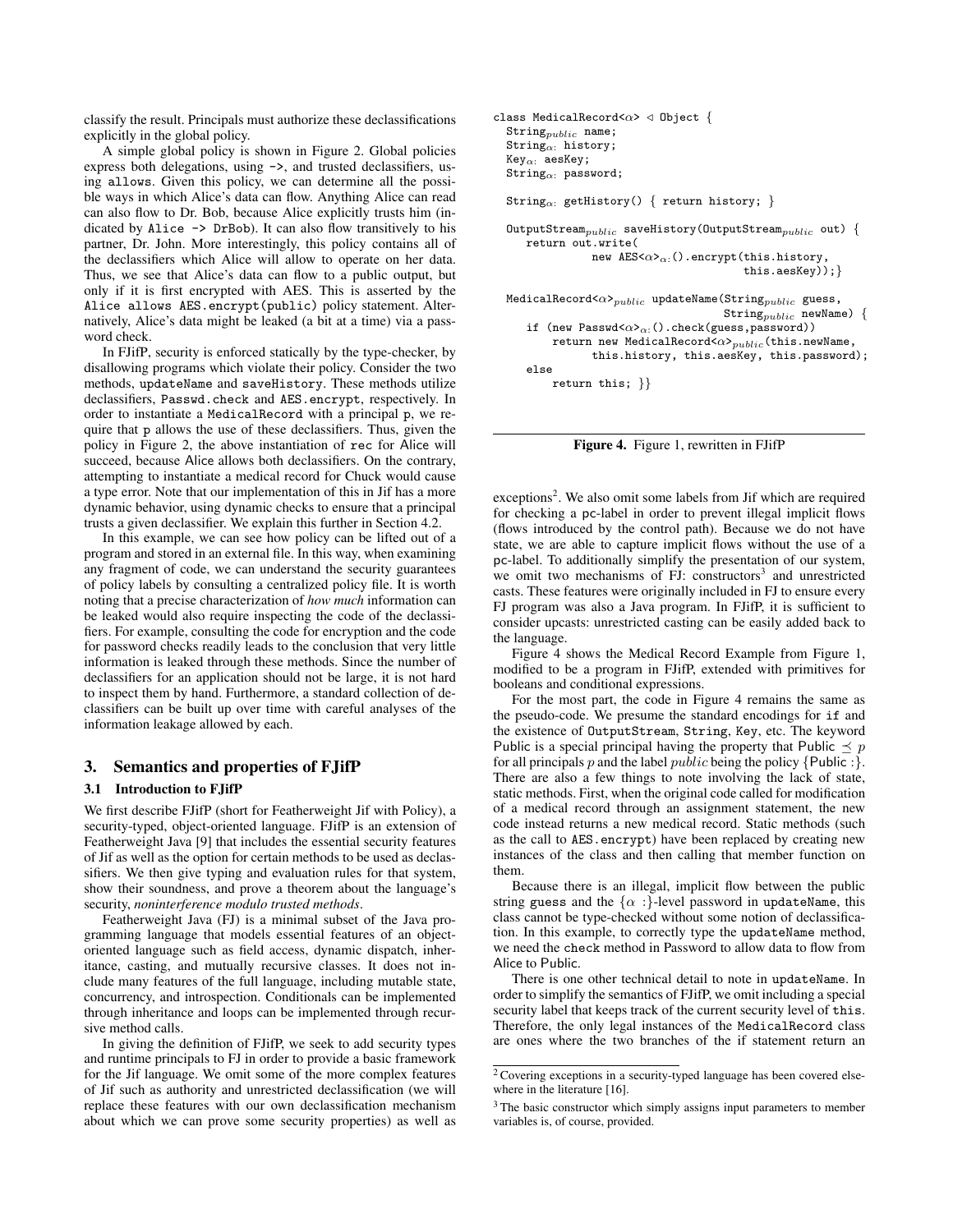| <b>Class Names</b>                       | C, D                          |                                                                                                          |
|------------------------------------------|-------------------------------|----------------------------------------------------------------------------------------------------------|
| <b>Field Names</b>                       | f, g                          |                                                                                                          |
| <b>Method Names</b>                      | m                             |                                                                                                          |
| Variables                                | x, y                          |                                                                                                          |
| Principals                               | p, q, r                       |                                                                                                          |
| Policies                                 | $d ::=$                       | $p_1 : \overline{q}_1; \ldots; p_k : \overline{q}_k$                                                     |
| Labels                                   | $l = \{d\}$                   |                                                                                                          |
| Param. Classes                           | $N ::=$                       | $C\langle \overline{p} \rangle$                                                                          |
| <b>Security Types</b>                    | $S, T ::=$                    | $N\{l\}$                                                                                                 |
| <b>Class Definitions</b>                 | $CL ::=$                      | class $C\langle \overline{\alpha} \rangle \triangleleft N \{ \overline{S} \overline{f}; \overline{M} \}$ |
| Methods                                  | $M ::=$                       | $S_m(\overline{S}\,\overline{x})$ { return(t); }                                                         |
| Terms                                    | $t ::=$                       | $\mathbf x$                                                                                              |
|                                          |                               | t.f                                                                                                      |
|                                          |                               | $t.m(\bar{t})$                                                                                           |
|                                          |                               | $\vert$ new $S(t)$                                                                                       |
|                                          |                               | $(S)$ t                                                                                                  |
|                                          |                               | $\texttt{actsfor}(p,q)$ in t                                                                             |
| Values                                   | $u, v ::=$                    | new $S(\overline{v})$                                                                                    |
| Actsfor Hierarchy $(p, q) \in \Delta$    |                               |                                                                                                          |
| Declass. Policy $(m, p, q) \in \Upsilon$ |                               |                                                                                                          |
| <b>Security Contexts</b>                 | $\Theta = (\Delta, \Upsilon)$ |                                                                                                          |
|                                          |                               |                                                                                                          |

Figure 5. FJifP Language Syntax

object of the same type, and so this must always have the type MedicalRecord $\langle \alpha \rangle_{public}$ . The inclusion of a security level for this would complicate the theory and the challenges this poses are orthogonal to studying trusted declassification. However, we do not wish to restrict what security levels class instances can take on beyond what is required by the code. Specifying the security level of all class instances would be another, though more restrictive, solution to these issues [2].

### 3.2 Definitions

A FJifP program consists of a series of defined classes C, D, . . . and terms  $t_1, t_2, \ldots$  that are to be evaluated under a series of class definitions. Terms might invoke methods, access fields, create new instances of classes, and perform casts (to name a few possibilities). Classes contain fields f and methods m. Instantiated classes are parameterized by principals  $p$  and tagged by labels  $l$  for security. The language syntax for FJifP is given in Figure 5. As in FJ, the notation  $\bar{x}$  represents a list: so  $\bar{x}$  is a list of variables, parameterized  $x_1, x_2, \ldots$  The notation  $t[v/x]$  represents a simultaneous substitution being performed: in this case the value v is substituted for the free variables x in the term t.

FJifP classes and terms are typed under a global security context  $\Theta = (\Delta, \Upsilon)$ . The trust relations between principals are given in the acts-for hierarchy ∆. For example, if Alice trusts Bob to act for her, then we have the pair (Alice, Bob)  $\in \Delta$ . The declassification policy Υ allows for users to specify trust relationships with higher granularity. If the triple  $(m, p, q) \in \Upsilon$ , then the trust relation  $(p, q)$  is added to the acts-for hierarchy  $\Delta$  when type-checking the method m. m then acts as an information flow from p's data to  $q^4$ . We define the function extract( $\Upsilon$ , m) as follows:

$$
\mathsf{extract}(\Upsilon, \mathtt{m}) = \{ (p, q) \mid (\mathtt{m}, p, q) \in \Upsilon \}
$$

We overload the extract function on security contexts in the natural way: extract( $\Theta$ , m) = extract( $\Upsilon$ , m) if  $\Theta \equiv (\Delta, \Upsilon)$ , while the *Actsfor Checking*

$$
\overline{\Theta \vdash p \preceq p} \text{ (PLT-REFL)}
$$
\n
$$
\frac{(p, q) \in \Theta(\Delta)}{\Theta \vdash p \preceq q} \text{ (PLT-ACTSFOR)}
$$
\n
$$
\frac{\Theta \vdash p \preceq r \quad \Theta \vdash r \preceq q}{\Theta \vdash p \preceq q} \text{ (PLT-TRANS)}
$$

*Label Comparison*

$$
\frac{\forall p : \overline{q} \in d_1 \cdot \exists p' : \overline{q'} \in d_2 \cdot \Theta \vdash p : \overline{q} \sqsubseteq \overline{p}' : \overline{q'}}{\Theta \vdash \{d_1\} \sqsubseteq \{d_2\}} \quad (\text{SEC-LAB})
$$
\n
$$
\frac{\Theta \vdash p \preceq p' \quad \forall q_i' \in \overline{q'} \cdot \exists q_j \in \overline{q} \cdot \Theta \vdash q_j \preceq q_i'}{\Theta \vdash p : \overline{q} \sqsubseteq p' : \overline{q'}} \quad (\text{SEC-LIST})
$$

### Figure 6. Security Context Judgements

notation  $\Theta \cup \Delta'$  represents, for  $\Theta \equiv (\Delta, \Upsilon)$ , the security context  $(\Delta \cup \Delta', \Upsilon).$ 

Our security labels follow the decentralized label model (DLM) [13], which permits multiple policies on values. A label  $l$  is made up of policies. Each policy consists of an owning principal  $p$  together with reader lists allowed by that principal (implicitly including  $p$ ). The type system ensures that all of the policies in a label are enforced, requiring a reader to appear in all policies in order to read the data. For example, let  $l$  be the label {Alice : Bob, Charlie; Charlie : Bob}. Alice owns the first policy, and is implicitly a reader. Bob, and Charlie are also readers in this policy. The second policy is owned by Charlie and readable by both Bob and Charlie. If a value  $v$  has been instantiated and tagged with  $l$ , then either Bob or Charlie can read v; though Alice owns a policy on v, she is not a reader in Charlie's policy. A security context Θ then has two primary judgements: the first tests if the principal  $q$ is trusted to act for p, written  $\Theta \vdash p \preceq q$ . The second tests if a label  $l_2$  is at least as restrictive as  $l_1$  and is written  $\Theta \vdash l_1 \sqsubseteq l_2$ . The metavariable d represents a list of policies  $p : \overline{q}$ . These rules are given in Figure 6.

In FJifP, classes can be templated by principals, which introduces a principal variable  $\alpha$  that can be used within the class. When we create a new instance of a class, the templated principals are then substituted in for the principal variables of a class. Templated classes,  $C(\bar{p})$ , are represented by the meta-variable N. Security types,  $C\langle \overline{p} \rangle \{l\}$ , are templated classes with labels attached, and they are ranged over by S, T. The function lab returns the label associated with a security type, while the expression  $S \sqcup l$  represents the security type S raised to the security level  $\text{lab}(S) \sqcup l$ . The definitions for these are as follows:

$$
lab(C\langle \overline{p}\rangle\{l\}) = l \quad C\langle \overline{p}\rangle\{l\} \sqcup l' = C\langle \overline{p}\rangle\{l\sqcup l'\}
$$

As in FJ, there is a special class, Object, which has no principal variables, no fields, and no methods. Every other class inherits from this one.

FJifP contains a class table CT which looks up a class's definition. We examine a class's definition:

$$
\mathrm{CT}(\mathtt{C}) = \mathtt{class} \ \mathtt{C}\langle\overline{\alpha}\rangle \triangleleft \mathtt{D}\langle\overline{q}\rangle \setminus \overline{\mathtt{S}} \ \overline{\mathtt{f}}; \ \overline{\mathtt{M}} \rbrace
$$

C is then a class with principal parameters  $\alpha$  (the bar indicates a list), which inherits from the class  $D\langle \overline{q} \rangle$  (some of the  $q_i$  might be in  $\overline{\alpha}$ ). C has whatever fields are declared in its parent along with the fields  $\overline{S}$  f. C also has the methods declared in  $D\langle \overline{q} \rangle$ , along with those in  $\overline{M}$ ; these might override the implementation of its parent's methods.

<sup>&</sup>lt;sup>4</sup> It would be simple, but technically more elaborate, to specify a more finegrained policy that only added these new assumptions while typing certain methods m inside certain classes C.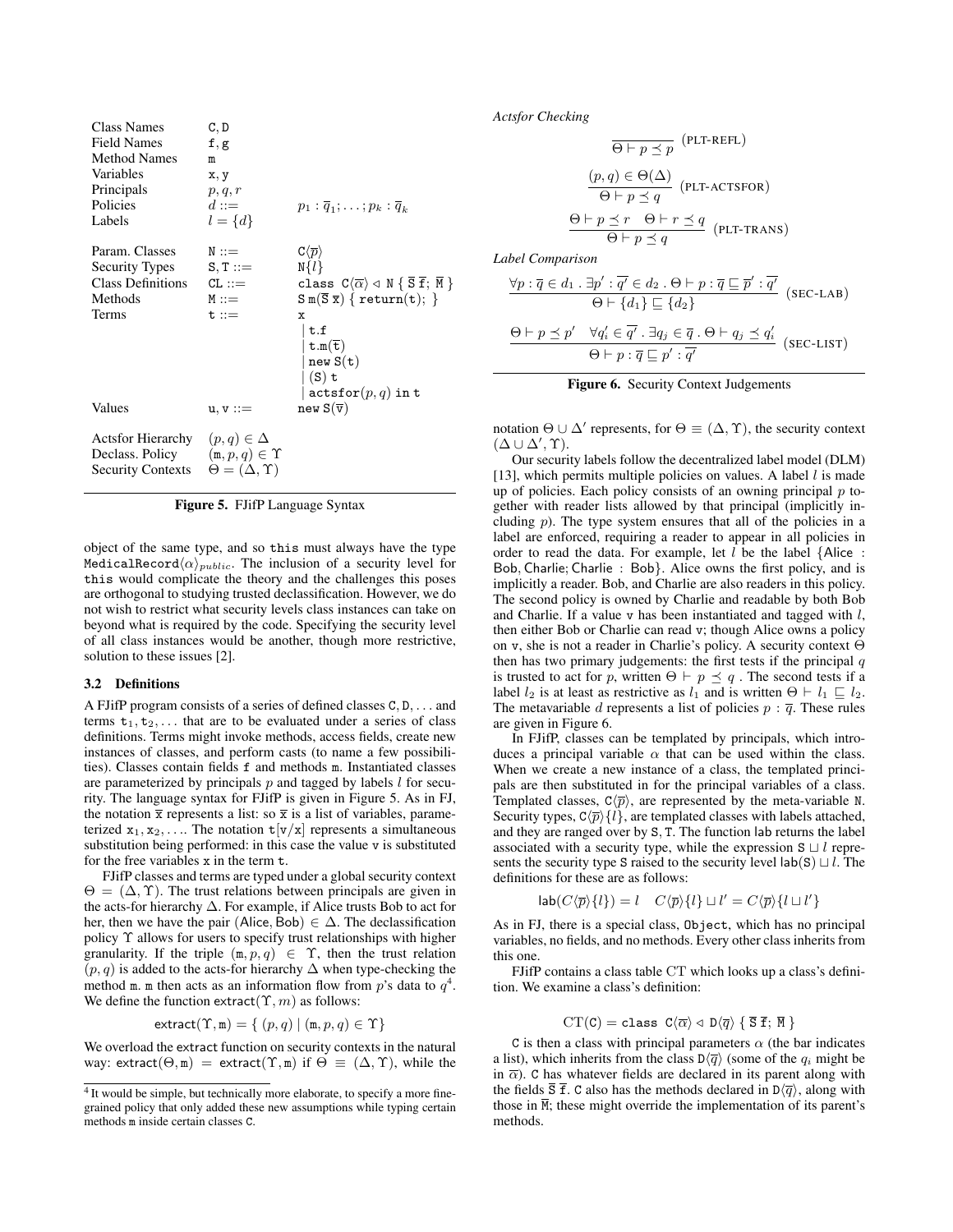*Subtyping Rules*

$$
\overline{\Theta \vdash s \prec : s} \quad (S\text{-}REFL)
$$
\n
$$
\underline{\Theta \vdash s \prec : s' \quad \Theta \vdash s' \prec : T} \quad (S\text{-}TRANS)
$$
\n
$$
\underline{\Theta \vdash l_1 \sqsubseteq l_2} \quad \text{parent}(C) = D\langle \overline{q} \rangle \quad \text{pvars}(C) = \overline{\alpha}
$$
\n
$$
\overline{\Theta \vdash C\langle \overline{p} \rangle \{l_1\} \prec : D\langle \overline{q}[\overline{p} / \overline{\alpha}] \rangle \{l_2\}}
$$
\n
$$
(S\text{-}CLASS)
$$



We define a few simple functions for future reference, to avoid continual reference to the class table in our inference rules.

- parent(C) =  $D\langle \overline{q} \rangle$ : the parent of a class.
- pvars(C) =  $\overline{\alpha}$ : the principal variables of a class.
- localfields(C) =  $\overline{S}$   $\overline{f}$ : fields declared locally. Each field has a security type associated with it.
- localmethods(C) =  $\overline{M}$ : methods declared locally. Each method specifies the security type of its arguments and the security type of the returned value.

Member methods m are declared as follows:  $S_0$  m( $\overline{S}$   $\overline{x}$ ). Then the method m takes arguments  $\bar{x}$  of security type  $\bar{s}$  and returns a value of the security type  $S_0$ . We now give important auxiliary definitions for field lookup, method lookup, method type lookup, method overriding, and others. We first give these definitions for parameterized classes, then later overload their definition for security types in our inference rules; they are defined in Figure 7 and closely follow the analogous functions from FJ.

# 3.3 Subtyping

In FJ, a class C is a subtype of another class D if D is C, C inherits from D, or there is a  $C'$  such that C is a subtype of C' and C' is a subtype of D. For FJifP, we need to define exactly what it means for a security type  $C\langle \overline{p} \rangle \{l\}$  to be a subtype of  $D\langle \overline{q} \rangle \{l\}$ . The combination of two observations forms our subtyping rules, given in Figure 8. If we have  $CT(C) = \text{class } C(\alpha) \triangleleft D(\alpha) \{ \cdots \},\$ then C $\langle$ Alice $\rangle$ {*l*} is a subtype of D $\langle$ Alice $\rangle$ {*l*} for all *l*. Following Jif, even when  $\Theta \vdash$  Alice  $\preceq$  Bob, we do not have C $\langle$ Alice $\rangle$  $\{l\}$  as a subtype of  $C\langle Bob \rangle \{l\}.$ 

As we can always safely raise the security level of a class,  $C\langle \overline{p}\rangle\{l_1\}$  is a subtype of  $C\langle \overline{p}\rangle\{l_2\}$  if  $l_2$  is at least as restrictive as  $l_1$ . Subtyping for security classes then needs to be done under a security context Θ.

#### 3.4 Typing Rules

We are prepared to present our typing rules for terms. Let Γ be an environment mapping variables to security types. There are three important judgements here. The first is term typing, written  $\Theta$ ;  $\Gamma \vdash t : S$ ; under security context  $\Theta$  and environment  $\Gamma$ , the term t has type S. The second and third involve checking that classes and methods are well-formed. The judgement  $\Theta \vdash S$  OK specifies that a security-tagged and parameterized class C is well-formed under security context  $\Theta$ ; we can view  $\Theta$  as the constraints that need to be satisfied in order to use C. The judgement  $\Theta$   $\vdash$  m OK IN S says that the method m is well-formed within a security-tagged and parameterized class S under a security context Θ. Inference rules for term typing, class checking, and method checking are given in Figure 9.

Unfortunately, we must individually check that a class is wellformed at each instantiation of a security type. For example, suppose C has an integer in field f and the class D has a method m that takes an integer at {Alice :} security level. If a method in C calls  $D.m(this.f)$ , then this call is alternatively legal or illegal depending on the current security level that C has been instantiated to. This difficulty could be circumvented by adding a special "this" security level, bound locally within each class. We do not include such a feature for reasons mentioned above and thus we are willing to accept this checking behavior.

### 3.5 Evaluation

Evaluation in FJifP is done in a way similar to FJ, with one exception. To evaluate some terms, we need security information. The evaluation judgement is thus  $\Theta \vdash t \mapsto t'$ ; under security context Θ, t makes a single step to t 0 . When we talk of a complete evaluation from a term to a value, we write  $\Theta \vdash t \mapsto^* v$ , representing multiple evaluation steps. The evaluation rules for FJifP are given in Figure 10.

Note that there are two method invocation rules, (EV-INVKNEW) and (EV-INVKNEW-DEC). If  $\Theta \vdash t \mapsto^* v$ without using the (EV-INVKNEW-DEC) rule, then noninterference still holds and an observer cannot gain any additional information from the term's evaluation. Otherwise, it is possible that some data has been leaked, but only through trusted declassifiers.

#### 3.6 Type System Properties

With the following lemmas, we prove that FJifP is sound. The proofs are provided in the full version of this paper [7].

**Lemma 3.1** (Weakening). *Suppose*  $\Theta$ ;  $\Gamma \vdash t : S, \Gamma' \supseteq \Gamma$ , and  $\Theta' \supseteq \Theta$ *. Then*  $\Theta'; \Gamma' \vdash t : S$ .

*Proof.* Proof proceeds by induction on the typing derivation. Suppose  $\Theta$ ;  $\Gamma \vdash x : S$ ; then by inversion we have  $\Gamma(x) = S$ .

Since  $\overline{\Gamma}' \supseteq \Gamma$ ,  $G'(\mathbf{x}) = \mathbf{S}$ , and so  $\Theta$ ;  $\Gamma' \vdash \mathbf{x} : \mathbf{S}$  as required.

All other cases follow by straightforward induction on the typing assumptions.  $\Box$ 

**Lemma 3.2.** *Suppose*  $\Theta \vdash S \leq T$  *and let* mtype $(m, T) = \overline{S} \rightarrow S_0$ *. Then*  $mtype(m, S) = \overline{S} \rightarrow S_0$ .

*Proof.* The proof proceeds by induction on the derivation of  $\Theta$   $\vdash$  $S \leq T$ .

Suppose the last subtyping rule used was ( $S$ -REFL); then  $T = S$ and the result follows by assumption.

Suppose the last subtyping rule used was (S-TRANS), so  $\Theta$  +  $S$  <:S' and  $\Theta$  +  $S'$  <:T. By induction, mtype $(m, S)$  =  $mtype(m, S')$  and  $mtype(m, S') = mtype(m, T)$ , so  $mtype(m, S) =$ mtype(m, T) as required.

Suppose the last subtyping rule used was (S-CLASS), so  $\Theta$   $\vdash$  $l_1 \sqsubseteq l_2$ , parent(C) = D $\langle \overline{q} \rangle$ , and pvars(C) =  $\overline{\alpha}$ . There are now two cases, depending on whether  $m$  is defined in localmethods(C) or not.

If not, then m is defined in D or one of its parent classes and by the second definition rule for mtype,  $mtype(m, D\langle \overline{q}|\overline{p}/\overline{\alpha}]\rangle) =$  $mtype(m, C\langle \overline{p} \rangle)$  as required.

Otherwise we have  $\Theta \vdash m$  OK IN  $C\langle \overline{p} \rangle \{l_1\}$ . We thus have override $(\texttt{m},D\langle\overline{q}\rangle\{l_2\}, \overline{\texttt{S}} \rightarrow \texttt{S}_0)$  and so  $\textsf{mtype}(\texttt{m},\texttt{C}\langle\overline{p}\rangle\{l_1\})$   $=$  $\text{mtype}(\text{m}, \text{D}\langle \overline{q} \rangle \{l_2\}) = \overline{\text{S}} \rightarrow \text{S}_0$  as required.

**Lemma 3.3** (Value Substitution). *Suppose*  $\Theta$ ;  $\Gamma$ ,  $\mathbf{x}$  : S<sub>0</sub>  $\vdash$  t : S  $and \Theta \vdash v : S'_0$ , where  $\Theta \vdash S'_0 \leq S_0$ . Then  $\Theta; \Gamma \vdash t[v/x] : S'$  for *some*  $S'$  *such that*  $\Theta \vdash S' \lt : S$ *.* 

*Proof.* Proof proceeds by induction on the derivation of  $\Theta$ ; Γ, x:  $S_0 \vdash t : S$ .

Suppose the last rule used was (TP-VAR) and  $t \equiv y$  for some variable y. If  $y \neq x$ , then there is nothing to prove. Otherwise  $x[v/x] = v$  and the result follows by the assumption  $\Theta \vdash v : S'_0$ .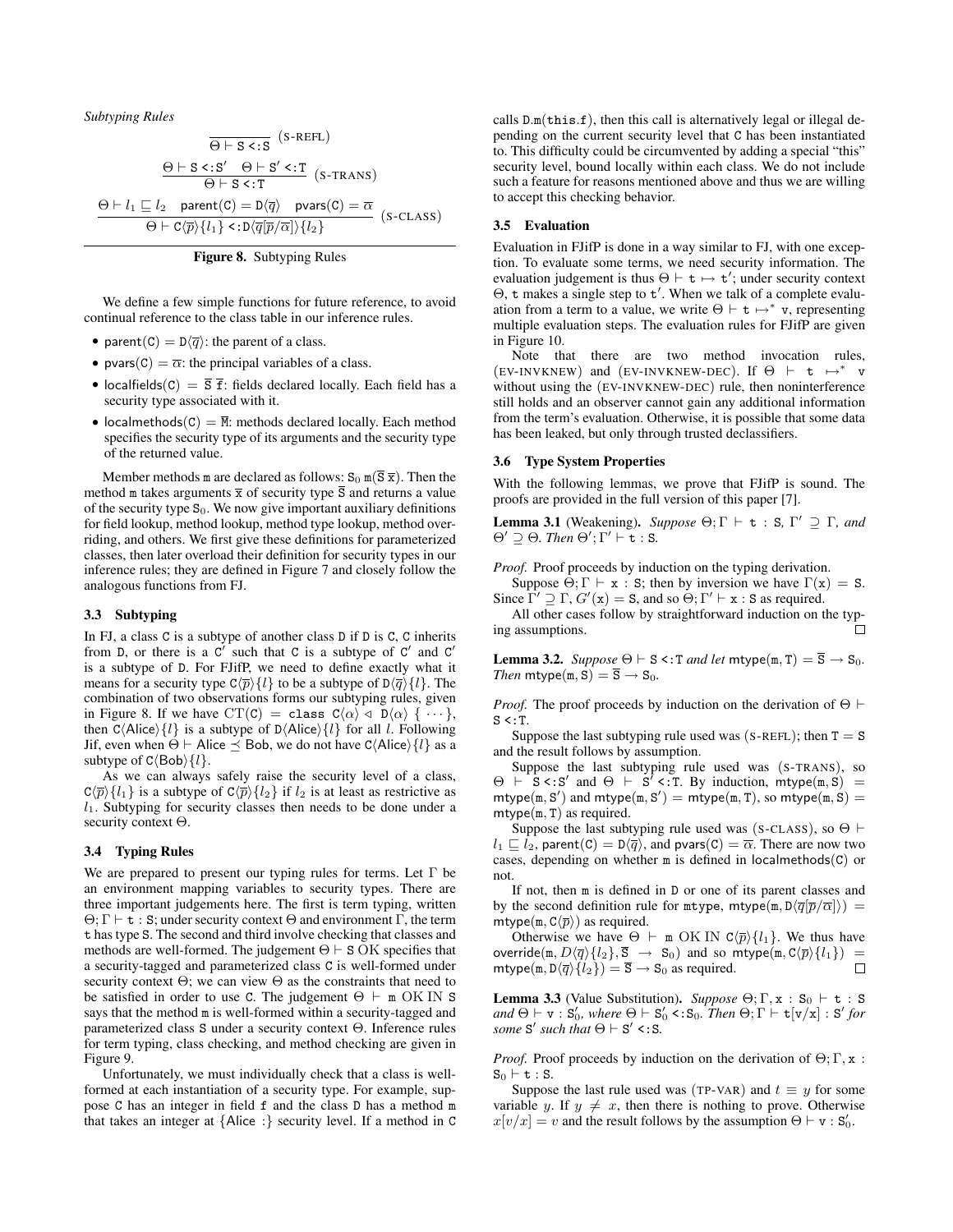*Field Lookup*

$$
\begin{array}{c} \mathsf{fields}(\mathsf{Object}\{l\}) = \bullet \\ \mathsf{localfields}(C) = \overline{\mathsf{S}} \ \overline{\mathsf{f}} \\ \mathsf{parent}(C) = \mathsf{D}\langle \overline{q} \rangle \quad \mathsf{pvars}(C) = \overline{\alpha} \\ \mathsf{fields}(\mathsf{D}\langle \overline{q}[\overline{p}/\alpha]\rangle) = \overline{\mathsf{T}} \ \overline{\mathsf{g}} \\ \mathsf{fields}(C\langle \overline{p}\rangle) = (\overline{\mathsf{T}} \ \overline{\mathsf{g}}, \overline{\mathsf{S}}[\overline{p}/\overline{\alpha}] \ \overline{\mathsf{f}}) \\ \mathsf{g} \end{array}
$$

*Method Typing*

$$
S \mathbin{\mathfrak{m}}(\overline{S} \overline{x}) \{ \text{return}(t); \} \in \text{localmethods}(C)
$$
\n
$$
\text{pvars}(C) = \overline{\alpha}
$$
\n
$$
\text{mtype}(\mathfrak{m}, C\langle\overline{p}\rangle) = (\overline{S} \to S)[\overline{p}/\overline{\alpha}]
$$
\n
$$
\mathfrak{m} \text{ not defined in localmethods}(C)
$$
\n
$$
\text{parent}(C) = D\langle\overline{q}\rangle \quad \text{pvars}(C) = \overline{\alpha}
$$
\n
$$
\text{mtype}(\mathfrak{m}, D\langle\overline{q}[\overline{p}/\overline{\alpha}]\rangle) = \overline{S} \to S_0
$$
\n
$$
\text{mtype}(\mathfrak{m}, C\langle\overline{p}\rangle) = \overline{S} \to S_0
$$
\n
$$
\text{Method Body Looking}
$$
\n
$$
S \mathbin{\mathfrak{m}}(\overline{S} \overline{x}) \{ \text{return}(t); \} \subseteq \text{local methods}(C)
$$

$$
\begin{aligned} \texttt{S} \ \texttt{m}(\overline{\texttt{S}} \ \overline{\texttt{x}}) \ \{\ \texttt{return}(\texttt{t});\ \} \in \textsf{localmethods}(\texttt{C}) \\ \texttt{pvars}(\texttt{C}) = \overline{\alpha} \\ \texttt{mbody}(\texttt{m}, \texttt{C}\langle \overline{p} \rangle \{l\}) = (\overline{\texttt{x}}, \texttt{t}[\overline{p}/\overline{\alpha}]) \end{aligned}
$$

m not defined in localmethods(C)  $parent(C) = D\langle \overline{q} \rangle$  pvars $(C) = \overline{\alpha}$  $\text{mbody}(\text{m}, \text{D}\langle \overline{\overline{q}}[\overline{p}/\overline{\alpha}]\rangle) = (\overline{\overline{x}}, \overline{\overline{t}})$  $\text{mbody}(\text{m}, \text{C}\langle \overline{p} \rangle) = (\overline{\mathbf{x}}, \text{t}[\overline{p}/\overline{\alpha}])$ *Declared Methods*  $mbody(m, S) = (\overline{x}, t)$  $m \in$  methods(S) *Method Overriding*  $\text{mtype}(\text{m}, \text{D}\langle \overline{q} \rangle) = \overline{\text{T}} \to \text{T}_0 \text{ implies}$  $\overline{S} = \overline{T}$  and  $S_0 = T_0$ override(m,  $D\langle \overline{q} \rangle$ ,  $\overline{S} \rightarrow S_0$ ) *Overloaded Functions for Security Types*  $\textsf{fields}(C\langle\overline{p}\rangle\{l\}) = \textsf{fields}(C\langle\overline{p}\rangle)$  $\text{mbody}(m, C\langle \overline{p}\rangle\{l\}) = \text{mbody}(m, C\langle \overline{p}\rangle)$  $\text{mtype}(\text{m}, \text{C}\langle\overline{p}\rangle\{l\}) = \text{mtype}(\text{m}, \text{C}\langle\overline{p}\rangle)$  $\mathsf{override}(\mathtt{m}, \mathtt{C}\langle\overline{p}\rangle, \overline{\mathtt{S}} \rightarrow \mathtt{S}_0)$  $over^{\text{normal}(m, C\langle \overline{p} \rangle \{l\}, \overline{S} \rightarrow S_0)}$ 

Figure 7. Auxiliary Definitions

*Typing*

$$
\frac{\Gamma(x) = S}{\Theta; \Gamma \vdash x : S} \text{ (TP-VAR)}
$$
\n
$$
\frac{\Theta; \Gamma \vdash t_0 : S \quad S_i \ f_i \in fields(S)}{\Theta; \Gamma \vdash t_0.f_i : S_i \sqcup lab(S)} \text{ (TP-FIELD)}
$$
\n
$$
\Theta; \Gamma \vdash t_0 : S_0 \quad \text{mtype}(\text{m}, S_0) = \overline{S} \rightarrow S
$$
\n
$$
\Theta; \Gamma \vdash t_0 : S_0 \quad \text{mtype}(\text{m}, S_0) = \overline{S} \rightarrow S
$$
\n
$$
\Theta; \Gamma \vdash t_0 \text{ m}(t) : S \sqcup lab(S_0) \qquad (\text{TP-INVK})
$$
\n
$$
\text{fields}(S_0) = \overline{S} \ \overline{f} \quad \Theta; \Gamma \vdash \overline{t} : \overline{S'} \quad \Theta \vdash \overline{S'} <: \overline{S}
$$
\n
$$
\Theta \vdash S_0 \text{ OK} \qquad \qquad (T\text{P-NEW})
$$
\n
$$
\Theta; \Gamma \vdash \text{new } S_0(\overline{t}) : S_0 \qquad \qquad (\text{TP-NEW})
$$
\n
$$
\Theta; \Gamma \vdash t_0 : S_0 \quad \Theta \vdash S_0 <: S \qquad \qquad (\text{TP-UPCAST})
$$

$$
\frac{\Theta; \Gamma \vdash \texttt{t}: \texttt{S} \quad \Theta \vdash p \sqsubseteq q}{\Theta; \Gamma \vdash \texttt{actsfor}(p, q) \texttt{in } \texttt{t}: \texttt{S}} \texttt{(TP-ACTSFOR)}
$$

*Class Checking*

$$
\cfrac{\text{for all } m \in \mathsf{methods}(C\langle \overline{p} \rangle \{l\}), \Theta \vdash m \text{ OK IN } C\langle \overline{p} \rangle \{l\}}{\Theta \vdash C\langle \overline{p} \rangle \{l\} \text{ OK}}
$$

*Method Checking*

$$
\begin{matrix} \mathsf{mbody}(m, C\langle \overline{p} \rangle \{ l \} ) = (\overline{x}, \mathtt{t_0}) \\ \mathsf{mtype}(m, C\langle \overline{p} \rangle \{ l \} ) = \overline{S} \rightarrow S_0 \\ \Theta \cup \mathsf{extract}(m, \Theta); \overline{x} : \overline{S}, \mathtt{this} : C\langle \overline{p} \rangle \{ l \} \vdash \mathtt{t_0} : T_0 \\ \Theta \vdash T_0 < : S_0 \\ \mathsf{parent}(C) = D\langle \overline{q} \rangle \quad \text{override}(m, D\langle \overline{q} \rangle \{ l \}, \overline{S} \rightarrow S_0) \\ \Theta \vdash m \ \text{OK} \ \text{IN} \ C\langle \overline{p} \rangle \{ l \} \end{matrix}
$$

# Figure 9. Typing Rules

| fields(S) = $\overline{S} \overline{f}$ | $\overline{\Theta \vdash t_0 \cdot f \rightarrow t'_0}$ | $\overline{\Theta \vdash t_0 \cdot f \rightarrow t'_0}$ | $\overline{\Theta \vdash t_0 \cdot f \rightarrow t'_0}$ | $\overline{\Theta \vdash t_0 \cdot f \rightarrow t'_0}$ | $\overline{\Theta \vdash t_0 \cdot f \rightarrow t'_0}$ | $\overline{\Theta \vdash t_0 \cdot f \rightarrow t'_0}$ | $\overline{\Theta \vdash t_0 \cdot f \rightarrow t'_0}$ | $\overline{\Theta \vdash t_0 \cdot f \rightarrow t'_0}$ | $\overline{\Theta \vdash t_0 \cdot f \rightarrow t'_0}$ | $\overline{\Theta \vdash t_0 \cdot f \rightarrow t'_0}$ | $\overline{\Theta \vdash t_0 \cdot f \rightarrow t'_0}$ | $\overline{\Theta \vdash t_0 \cdot f \rightarrow t'_0}$ | $\overline{\Theta \vdash t_0 \cdot f \rightarrow t'_0}$ | $\overline{\Theta \vdash t_0 \cdot f \rightarrow t'_0}$ | $\overline{\Theta \vdash t_0 \cdot f \rightarrow t'_0}$ | $\overline{\Theta \vdash t_0 \cdot f \rightarrow t'_0}$ | $\overline{\Theta \vdash t_0 \cdot f \rightarrow t'_0}$ | $\overline{\Theta \vdash t_0 \cdot f \rightarrow t'_0}$ | $\overline{\Theta \vdash t_0 \cdot f \rightarrow t'_0}$ | $\overline{\Theta \vdash t_0 \cdot f \rightarrow t'_0}$ | $\overline{\Theta \vdash t_0 \cdot f \rightarrow t'_0}$ | $\overline{\Theta \vdash t_0 \cdot f \rightarrow t'_0}$ | $\overline{\Theta \vdash t_0 \cdot f \rightarrow t'_0}$ | $\overline{\Theta \vdash t_0 \cdot f \rightarrow t'_0}$ | $\overline{\Theta \vdash t_0 \cdot f \rightarrow t'_0}$ | $\overline{\Theta \vdash t_0 \cdot f \rightarrow t'_0}$ | <math< th=""></math<> |
|-----------------------------------------|---------------------------------------------------------|---------------------------------------------------------|---------------------------------------------------------|---------------------------------------------------------|---------------------------------------------------------|---------------------------------------------------------|---------------------------------------------------------|---------------------------------------------------------|---------------------------------------------------------|---------------------------------------------------------|---------------------------------------------------------|---------------------------------------------------------|---------------------------------------------------------|---------------------------------------------------------|---------------------------------------------------------|---------------------------------------------------------|---------------------------------------------------------|---------------------------------------------------------|---------------------------------------------------------|---------------------------------------------------------|---------------------------------------------------------|---------------------------------------------------------|---------------------------------------------------------|---------------------------------------------------------|---------------------------------------------------------|---------------------------------------------------------|-----------------------|
|-----------------------------------------|---------------------------------------------------------|---------------------------------------------------------|---------------------------------------------------------|---------------------------------------------------------|---------------------------------------------------------|---------------------------------------------------------|---------------------------------------------------------|---------------------------------------------------------|---------------------------------------------------------|---------------------------------------------------------|---------------------------------------------------------|---------------------------------------------------------|---------------------------------------------------------|---------------------------------------------------------|---------------------------------------------------------|---------------------------------------------------------|---------------------------------------------------------|---------------------------------------------------------|---------------------------------------------------------|---------------------------------------------------------|---------------------------------------------------------|---------------------------------------------------------|---------------------------------------------------------|---------------------------------------------------------|---------------------------------------------------------|---------------------------------------------------------|-----------------------|

Figure 10. Evaluation Rules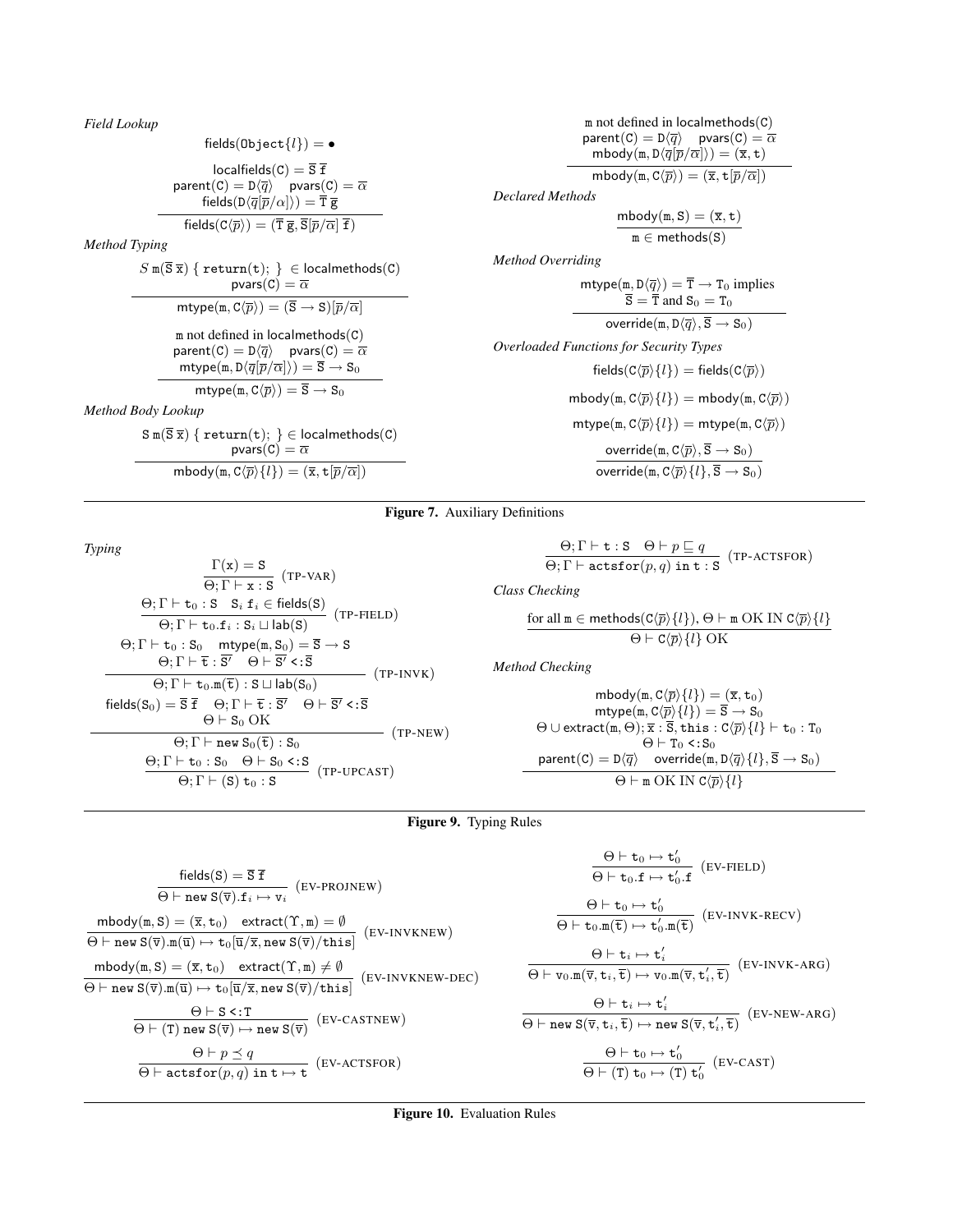All other cases follow by straightforward induction on the typing derivation.  $\Box$ 

**Lemma 3.4.** *Suppose*  $\Theta \vdash S_0$  OK, mtype(m, S<sub>0</sub>) =  $\overline{T} \rightarrow T$ *, and* mbody(m, S<sub>0</sub>) = ( $\overline{x}$ , t). Then for some  $T_0$  such that  $\Theta \vdash S_0 \le T_0$ , *there exists* S *with*  $\Theta \vdash S \leq T$  *and*  $\Theta \cup$  extract $(m, \Theta); \overline{x} : \overline{T}$ , this :  $T_0 \vdash t : S.$ 

*Proof.* Proof proceeds by induction on the judgement mbody( $m, S<sub>0</sub>$ ). This splits the proof into two parts: where m is defined in localmethods(C) and not.

First suppose S  $m(\overline{S} \overline{x})$  { return(t); }  $\in$  localmethods(C). By the judgement  $\Theta \vdash m$  OK IN S, we have

 $\Theta \cup$  extract $(m, \Theta); \overline{x} : S,$  this  $: S \vdash t : T$ 

By taking  $T_0 = S_0$  and  $S = T$ . This is the required result.

Otherwise, let  $S_0 \equiv C \langle \overline{p} \rangle \{l\}$ . We have parent(C) =  $D \langle \overline{q} \rangle$ , pvars(C) =  $\overline{\alpha}$ , with mbody $(m, D\langle \overline{q}[\overline{p}/\overline{\alpha}])$  =  $(\overline{x}, t')$ , and t =  $\mathbf{t}'[\overline{p}/\overline{\alpha}]$ . By Lemma 3.2, the types of the methods are the same, and since m is not defined in localmethods(C), mbody(m,  $S_0$ ) = mbody( $m, T_0$ ). By induction there exists a  $T_0$  and S such that  $\Theta \vdash S_0 \prec : T_0, \Theta \vdash S \prec : T$  and

 $\Theta$   $\cup$  extract(m,  $\Theta$ );  $\overline{x}$  : T, this : T<sub>0</sub>  $\vdash$  mbody(m, D $\langle \overline{q} \rangle$ ) : S

 $T_0$  and S then satisfy the requirements of the theorem.

 $\Box$ 

**Theorem 3.5** (FJifP Type Preservation). *If*  $\Theta$ ;  $\Gamma \vdash t : S$  *and*  $\Theta \vdash t \mapsto t'$ , then there exists  $\Theta'$  such that  $\Theta'; \Gamma \vdash t' : S'$  for  $some \Theta \vdash S' \lt : S$ .

*Proof.* Proof proceeds by induction on  $\Theta \vdash t \mapsto t'$ .

Suppose the last rule used was (EV-PROJNEW); then  $t \equiv$ new  $S_0(\overline{v})$  and  $S \equiv S_i \sqcup \text{lab}(S_0)$ .

By assumption on the typing derivation, we have  $\Theta \vdash v_i : S'_i$ for some  $\Theta \vdash S_i' \lt S_i$ ; let  $\Theta' = \Theta$ . This is the required result.

Suppose the last evaluation rule used was either (EV-INVKNEW) or (EV-INVKNEW-DEC) (the proofs are similar). We then have  $\mathtt{t} \equiv \mathtt{new} \, \mathtt{S}_0(\overline{\mathtt{v}}) . \mathtt{m}(\overline{\mathtt{u}})$  and  $\mathtt{S} \equiv \mathtt{T}_0 \sqcup \mathsf{lab}(\mathtt{S}_0)$ .

By assumption on the typing derivation, we have  $S \vdash \overline{u} : \overline{T'}$  for some  $\Theta \vdash \overline{\mathrm{T}'} \lt \colon \overline{\mathrm{T}}$  such that  $\mathsf{mtype}(\mathrm{m}, \mathrm{S}_0) = \overline{\mathrm{T}} \to \mathrm{T}.$ 

Let  $\Theta' = \Theta \cup$  extract $(m, \Theta)$ . By Lemma 3.4 we have T<sub>0</sub> such that there exists a  $S_1$  with  $\Theta'; \bar{x} : T_0$ , this :  $\Theta \vdash t : S_1$ . The result then follows by value substitution; we substitute each of the arguments in for their variables and then finally the value new  $S_0(\overline{v})$ for this. This gives us a final  $\Theta'$  and type  $S^*$  such that we have the typing

$$
\Theta' \vdash \mathsf{mbody}(m,S_0)[\overline{u}/\overline{x},\mathtt{new}\ S_0(\overline{v})/\mathtt{this}]: T^*
$$

We have  $\Theta' \vdash T^* \leq T$ , as required.

Suppose the last case used was (EV-CASTNEW). Then we have  $t \equiv (\overline{T})$  new  $T_0(\overline{v})$  and  $\Theta \vdash (T)$  new  $T_0(\overline{v})$  : T.

By inversion, we have

$$
\Theta \vdash \texttt{new } T_0(\overline{v}) : T_0 \quad \Theta \vdash T_0 \leq T
$$

Let  $\Theta' = \Theta$ . As we have  $\Theta \vdash (T)$  new  $T_0(\overline{v}) \mapsto$  new  $T_0(\overline{v})$ , the above gives us a typing of new  $T_0(\overline{v})$  under  $\Theta$  at type  $T_0$ , a subtype of T. This is the required result.

If the last case used was (EV-ACTSFOR). The proof is similar to the above: the typing of the actsfor expression gives a typing of t by inversion at the same type S. П

### 3.7 Noninterference

In order to show that the desired security policies hold, we define a bisimulation relation  $\approx$  on FJifP terms. The judgement is written  $\Theta \vdash t_1 \approx_{\zeta} t_2$ : S: "under security context  $\Theta$ , the terms  $t_1$  and  $t_2$  are observationally equivalent at security type S to an observer at security label  $\zeta$ ". Noninterference is only true for programs that have been verified to be secure by our type system. By doing this, we ensure that all information leakage is done through predetermined declassifiers. This ensures non-occlusion [18].

Essentially, two values are equivalent at security type S to the security label  $\zeta$  if any equivalent operation that is performed on those values looks the same. If S is at a security level above the observer, then, assuming both values are typable to subtypes of S, any two values "look" the same. Otherwise, any action that the values can take, notably field access and method invocation, must also "look" the same. Two terms are equivalent if they both eventually evaluate to equivalent values. For our definition of noninterference, we do not address termination leaks: one term might finish evaluation while the other diverges.

The above reasoning is formalized in Definition 3.6.

Definition 3.6 (Observational Equivalence). *Under security context*  $\Theta$ *, two terms*  $t_1$ *,*  $t_2$  *are observationally equivalent at security type S at security label*  $\zeta$ *, written*  $\Theta \vdash t_1 \approx_{\zeta} t_2 : S$ *, if:* 

- $\bullet$   $\Theta$   $\vdash$   $t_1$  : S<sub>1</sub> and  $\Theta$   $\vdash$   $t_2$  : S<sub>2</sub> and both  $\Theta$   $\vdash$  S<sub>1</sub> <:S and  $\Theta \vdash S_2 \leq S.$
- *Suppose*  $t_1 \equiv$  new  $S_1(\overline{v})$ ,  $t_2 \equiv$  new  $S_2(\overline{w})$ *. Then:* 
	- *1.* If  $\Theta$   $\vdash$  lab(S)  $\sqsubseteq$   $\zeta$ *, then for all*  $T_i$   $f_i \in$  fields(S),  $\Theta$   $\vdash$  $v_i \approx_\zeta v_i : T_i.$
	- *2. If*  $\Theta$   $\vdash$  lab(S)  $\sqsubseteq$   $\zeta$ *, then for all*  $m \in$  methods(S) *with*  $\mathsf{mtype}(\mathtt{m}, \mathtt{S}) = \overline{\mathtt{T}} \to \mathtt{T}$  and for all  $\overline{\mathtt{u}}, \overline{\mathtt{u}'}$  such that  $\Theta \vdash \overline{\mathtt{u}} \approx_\zeta$  $\overline{\mathtt{u}'}: \overline{\mathtt{T}},$  then  $\Theta \vdash \mathtt{new} \ \mathtt{S}_1(\overline{\mathtt{v}}) . \mathtt{m}(\overline{\mathtt{u}}) \approx_\zeta \mathtt{new} \ \mathtt{S}_2(\overline{\mathtt{w}}) . \mathtt{m}(\overline{\mathtt{u}'}): \mathtt{T}.$
- Otherwise, for all  $v_1$  and  $v_2$  such that without using the eval*uation rule* (EV-INVKNEW-DEC)*, both*  $\Theta \vdash t_1 \mapsto * v_1$  *and*  $\Theta \vdash t_2 \mapsto^* v_2$  then  $\Theta \vdash v_1 \approx_{\zeta} v_2 : S$ .

Value equivalence only makes sense without declassifier methods. Classes that use declassifiers usually cannot be shown to be observationally equivalent to one another, as it would require typing the bodies of their methods under a reduced security context. This is intuitively what we want: if a class has a method that can be used as a declassifier, it may not be noninterfering. On the other hand, by constructing the system in this way, we can be certain that the *only* points of noninterference are the points allowed explicitly in the security context. Thus, all information leakage is governed by the declassification policy.

We now state the main security theorem. Suppose we have a program that is well-typed that relies on a free variable x. If we substitute in two observationally equivalent values to the term, then the evaluations of the program are also observationally equivalent. This captures the essence of noninterference: if we make a change in the program the observer cannot determine, then he cannot distinguish between the results of the two different evaluations.

**Lemma 3.7** (Security Subtyping). *Suppose*  $\Theta \vdash t_1 \approx_{\zeta} t_2 : S'$  $and \Theta \vdash S' \prec : S.$  Then  $\Theta \vdash t_1 \approx_{\zeta} t_2 : S.$ 

*Proof.* Because of invariance of typing under subtyping, we must check the second two cases in the definition of  $\approx$ .

Proof is by cases as to whether or not  $t_1$  and  $t_2$  are both values. First suppose  $t_1 \equiv$  new  $S_1(\overline{v})$  and  $t_2 \equiv$  new  $S_2(\overline{v})$ . Note that fields $(\overline{S}') \subseteq$  fields $(S)$ , so if  $\Theta \vdash$  lab $(S) \sqsubseteq \zeta$ , then for all  $T_i$   $f_i \in \text{fields}(S), \Theta \vdash v_i \approx_{\zeta} v_i : T_i$  as required.

For all  $m \in \text{methods}(S)$ , we have

$$
\mathsf{mtype}(m,S') = \mathsf{mtype}(m,S) = \overline{T} \to T
$$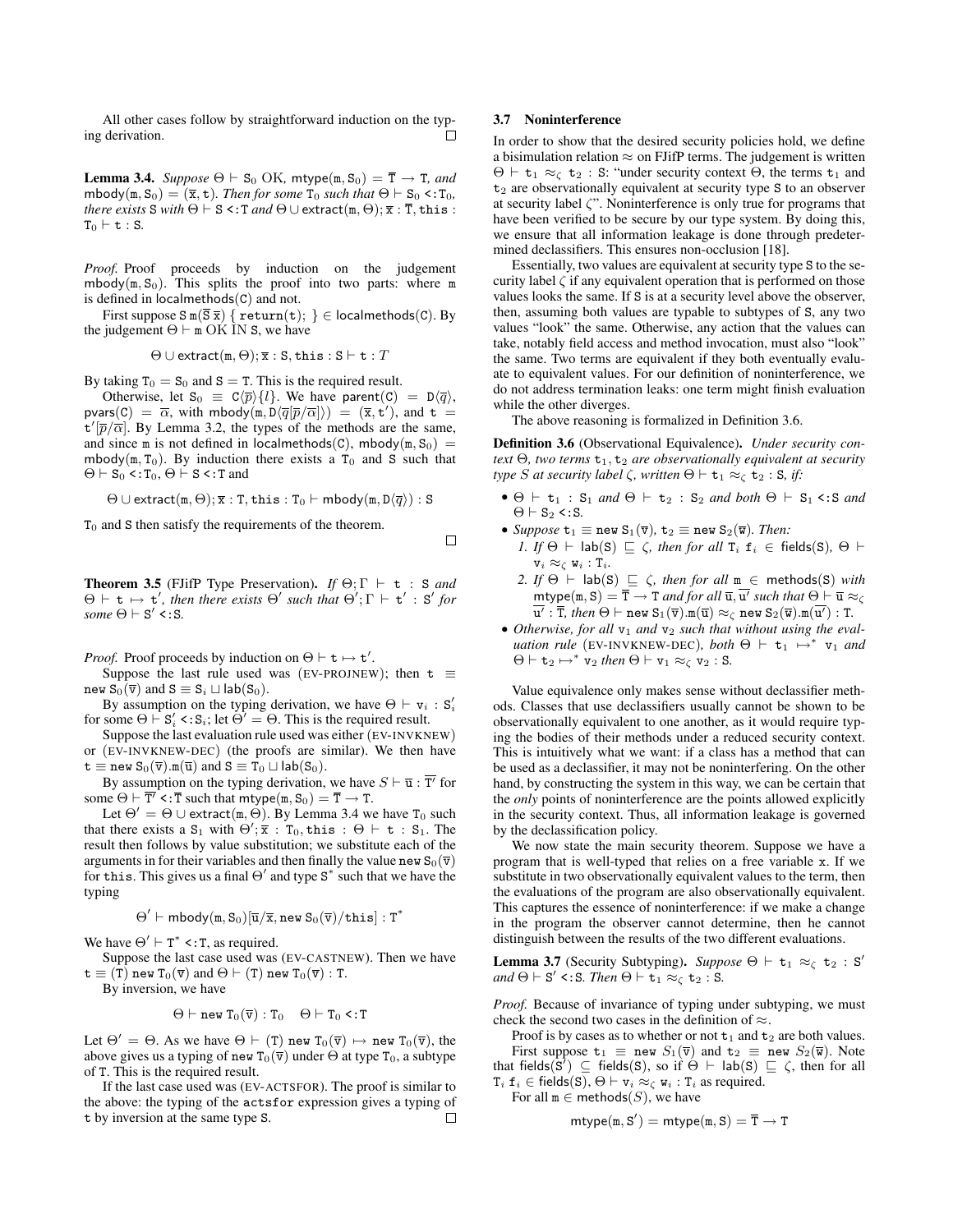Thus for all  $\overline{u}$ ,  $\overline{u'}$  with  $\Theta \vdash \overline{u} \approx_{\zeta} \overline{u'} : T$ ,

$$
\Theta \vdash \mathtt{new} \ \mathtt{S}_1(\overline{\mathtt{v}}) \approx_\zeta \mathtt{new} \ \mathtt{S}_2(\overline{\mathtt{w}}) : \mathtt{T}
$$

This is the required result.

Otherwise  $t_1$ ,  $t_2$  or both are not values; so  $\Theta \vdash t_1 \mapsto^* v_1$ and  $\Theta \vdash t_2 \mapsto^* v_2$  with  $\Theta \vdash v_1 \approx_{\zeta} v_2 : S'.$  By the above,  $\Theta \vdash v_1 \approx_{\zeta} v_2 : S$  and so  $\Theta \vdash t_1 \approx_{\zeta} t_2 : S$  as required.  $\Box$ 

**Theorem 3.8** (Security). *Suppose*  $\Theta$ ;  $x : S_0 \vdash t : S$  *and*  $\Theta \vdash$  $v_1 \approx_{\zeta} v_2 : S_0$ . Then  $\Theta \vdash t[v_1/x] \approx_{\zeta} t[v_2/x] : S$ .

*Proof.* Proof proceeds by induction on the derivation of  $\Theta$ ;  $x : S_0 \vdash$ t : S.

Suppose the last rule used in the typing was (TP-FIELD), so we have the following:

$$
\frac{\Theta; \text{x}:\text{S}_0 \vdash \texttt{t}_0: \text{S} \quad \text{T}_i \text{ f}_i \in \text{fields}(\text{S})}{\Theta; \text{x}:\text{S}_0 \vdash \texttt{t}_0.\text{f}_i: \text{T}_i \sqcup \text{lab}(\text{S})}
$$

By the induction hypothesis,

$$
\Theta \vdash \mathtt{t}_0[\mathtt{v}_1/\mathtt{x}] \approx_\zeta \mathtt{t}_0[\mathtt{v}_2/\mathtt{x}] : \mathtt{S}
$$

Let new  $S_1(\overline{v})$ , new  $S_2(\overline{v})$  be such that

$$
\begin{array}{c}\Theta \vdash t_0[v_1/x] \mapsto^* \mathbf{new} \ S_1(\overline{v}) \\ \Theta \vdash t_0[v_2/x] \mapsto^* \mathbf{new} \ S_2(\overline{w}) \\ \Theta \vdash \mathbf{new} \ S_1(\overline{v}) \approx_{\zeta} \mathbf{new} \ S_2(\overline{w}) : \mathbf{S}\end{array}
$$

We thus have

$$
\Theta \vdash \mathbf{t}_0[\mathbf{v}_1/\mathbf{x}].\mathbf{f}_i \mapsto^* \mathbf{v}_i \quad \Theta \vdash \mathbf{t}_0[\mathbf{v}_2/\mathbf{x}].\mathbf{f}_i \mapsto^* \mathbf{w}_i
$$

By the observational equivalence, if

$$
\Theta \vdash \mathsf{lab}(\mathtt{T}_i \sqcup \mathsf{lab}(\mathtt{S})) \sqsubseteq \zeta
$$

We must have

 $\Theta \vdash \mathsf{lab}(\mathsf{S}) \sqsubset \zeta$ Thus if the security level is observable by  $\zeta$ , we have

 $\Theta \vdash v_i \approx_{\sub{c}} v_i : T$ 

and so

$$
\Theta \vdash v_i \approx_{\zeta} v_i : T \sqcup \mathsf{lab}(S)
$$

This is the required result.

Suppose the last typing rule used was (TP-INVK). By inversion we then have the typing

$$
\Theta; x : S_0 \vdash t_0 : T \quad \text{mtype}(\mathfrak{m}, T) = \overline{S} \rightarrow S
$$
  

$$
\Theta; x : S_0 \vdash \overline{t} : \overline{S'} \quad \Theta \vdash \overline{S'} < : \overline{S}
$$
  

$$
\Theta; x : S_0 \vdash t_0.\mathfrak{m}(\overline{t}) : S \sqcup \text{lab}(T)
$$

By the induction hypothesis,

$$
\Theta \vdash \texttt{t}_0[\mathtt{v}_1/\mathtt{x}] \approx_\zeta \texttt{t}_0[\mathtt{v}_2/\mathtt{x}] : \mathtt{T}_0
$$

Thus if  $\Theta \vdash t_0[v_1/x] \mapsto v'_1$  and  $\Theta \vdash t_0[v_2/x] \mapsto v'_2$  with  $v'_1 \equiv$  new  $S_1(\overline{v})$  and  $v'_2 \equiv$  new  $S_2(\overline{v})$ , then by definition

$$
\Theta \vdash v_1' \approx_\zeta v_2' : T_0
$$

By induction hypothesis on the arguments to the method,

$$
\Theta \vdash \overline{\mathtt{t}}[v_1/x] \approx_\zeta \overline{\mathtt{t}}[v_2/x] : \overline{S'}
$$

and so as  $\Theta \vdash \overline{S'} \lt : \overline{S}$  and by Lemma 3.7

$$
\Theta \vdash \overline{\mathtt{t}}[\mathtt{v}_1/\mathtt{x}] \approx_{\zeta} \overline{\mathtt{t}}[\mathtt{v}_2/\mathtt{x}] : \overline{\mathtt{S}}
$$

We then have

$$
\Theta \vdash v_1'.\mathtt{m}(\overline{\mathtt{t}}[v_1/x]) \approx_\zeta v_2'.\mathtt{m}(\overline{\mathtt{t}}[v_2/x]): S
$$

The result follows.

Suppose the last typing rule was (TP-NEW). Then we have the following:

$$
\text{fields}(S_1) = \overline{S} \ \overline{f} \quad \Theta; x : S_0 \vdash \overline{t} : \overline{S'} \quad \Theta \vdash \overline{S'} < : \overline{S} \newline \Theta \vdash S_1 \ \text{OK} \newline \Theta; x : S_0 \vdash \text{new } S_1(\overline{t}) : S_1
$$

By the induction hypothesis,

$$
\Theta \vdash \overline{\mathtt{t}}[v_1/x] \approx_\zeta \overline{\mathtt{t}}[v_2/x] : \overline{S'}
$$

So if

$$
\Theta \vdash \overline{\mathtt{t}}[v_1/x] \mapsto^* \overline{v} \quad \Theta \vdash \overline{\mathtt{t}}[v_2/x] \mapsto^* \overline{w}
$$

 $\Theta \vdash \overline{\mathtt{v}} \approx_\zeta \overline{\mathtt{w}} : \mathtt{S}'$ 

Then

By Lemma 3.7,

 $\Theta \vdash \overline{\mathtt{v}} \approx_{\mathcal{C}} \overline{\mathtt{w}} : \mathtt{S}$ 

The result then follows.

Suppose the last rule used was (TP-UPCAST). Then we have

$$
\frac{\Theta; \mathbf{x} : \mathbf{S}_0 \vdash \mathbf{t}_0 : \mathbf{S}_0 \quad \Theta \vdash \mathbf{S}_0 <: \mathbf{T}}{\Theta; \mathbf{x} : \mathbf{S}_0 \vdash (\mathbf{T}) \mathbf{t}_0 : \mathbf{T}}
$$

Note that if  $\Theta \vdash t_0 \mapsto^* v$  and  $\Theta \vdash S_0 \leq T$ , then  $\Theta \vdash (T) t_0 \mapsto^* v$ . By the induction hypothesis,

$$
\Theta \vdash \mathtt{t}_0[\mathtt{v}_1/\mathtt{x}] \approx_{\zeta} \mathtt{t}_0[\mathtt{v}_2/\mathtt{x}] : \mathtt{S}
$$

The result then follows.

Finally, suppose the last typing rule used was (TP-ACTSFOR). The logic here is identical to the case for (TP-UPCAST).  $\Box$ 

Note that if the term t uses any declassifiers, then  $\Theta$   $\vdash$  $t[v_1/x] \approx_c t[v_2/x]$  : S holds vacuously, since  $t[v_1/x]$  and  $t[v_2/x]$  cannot finish evaluation without using the evaluation rule (EV-INVKNEW-DEC). Suppose a term t finishes evaluation under a security context  $\Theta$ ; then any informational leakage that occured must have been done through declassification methods. The sections of the program which do not involve declassification are subject to the above theorem and so they remain observationally equivalent as they evaluate to values. Those values are then used in the larger program by methods that involve declassification; after information has been safely released, observational equivalence no longer holds. In short, all information leakage can be justified by the declassification policy, Υ.

## 4. Implementation

We implemented our trusted declassifiers in Jif 2.0 [14]. In this section, we first describe how we compile an external policy into Jif code and access it from a Jif program. Then we comment on our approach, relating it to FJifP.

### 4.1 Compiling policy into Jif

We have developed a simple policy language for introducing principals and describing the delegations and declassifiers allowed by each principal. We built a small translator to compile policies into Jif code. The translator automatically generates principal class definitions as well as a Policy class. The Policy class instantiates these principals and establishes the delegations described in the policy. In order to use our system, a programmer must provide a policy file (such as in Figure 2, an application and the declassifiers mentioned in the policy file. This policy is applied to the application by adding a single line to the starting point of the application. Finally, the automatically generated files must be compiled (other than the one line inserted into the main application file, all other files in the application do not need to be changed and thus do not need to be re-compiled). This is illustrated in Figure 11.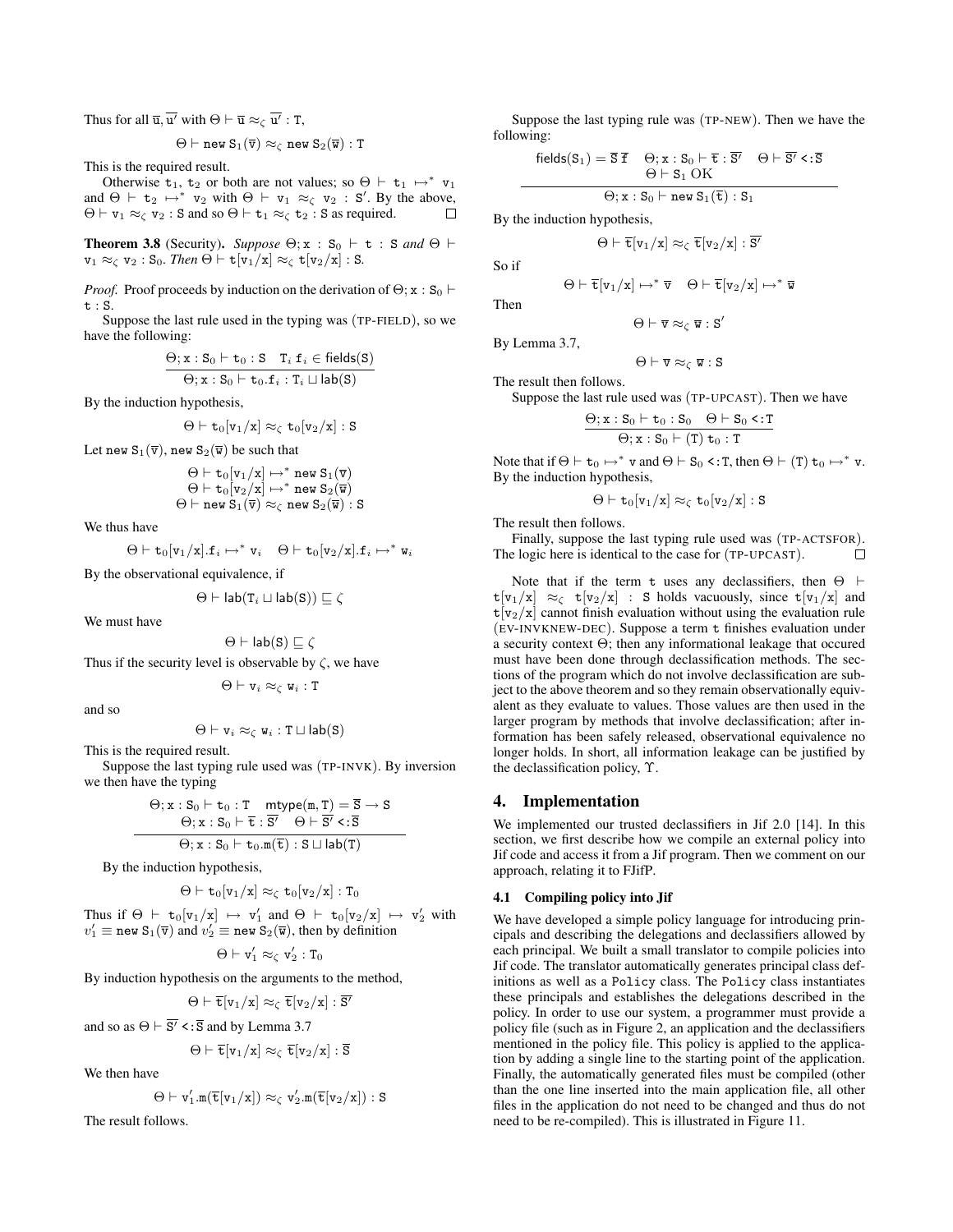

Figure 11. Integrating an external policy into Jif.

| principal<br>declassifier<br>delegation<br>trust stmt | $p ::=$<br>$D ::=$<br>$Del ::=$ | alice $ $ bob $ $<br>method1   method2  <br>$p \rightarrow p$<br>Allow ::= $p$ allows $D(p)   p$ allows None<br>policy stmts $Stmt ::= (Del   Allow)*$ |
|-------------------------------------------------------|---------------------------------|--------------------------------------------------------------------------------------------------------------------------------------------------------|
|-------------------------------------------------------|---------------------------------|--------------------------------------------------------------------------------------------------------------------------------------------------------|

Figure 12. Policy language syntax.

Our policy language currently consists of only two kinds of statements, ->-rules corresponding to delegations and allow-rules, establishing trust in declassifiers. The syntax is shown in Figure 12. There is a special allow rule, allow None. Since a principal must be used in a rule in order to be added to the system, a principal, p, which trusts no declassifiers and has no delegations should be added with the special policy, p allows None. The policy compiler takes policies and produces Jif code. To understand the Jif code, a brief explanation of Jif Principals and Closures is necessary.

The Jif Principal class has methods for adding delegations called addDelegate and for checking authorizations called isAuthorized. Our policy compiler leverages this interface by automatically generating Principal subclasses which override the authorization method in order to authorize only the declassifiers mentioned in allow statements in the given policy file. To establish the delegations given by ->-rules, code is automatically generated for the Policy.setupPolicy method. This method instantiates each principal and uses the principal's addDelegate method to perform the delegations given in the policy file. This gives the desirable result that, after writing the policy in a simple syntax, the programmer merely has to invoke the Policy.setupPolicy method at the beginning of an application in order to put the policy into effect.

We implement declassifiers using Jif's Closure class. The Jif Closure class provides a way of packaging up a function with some arguments and then treating it as a first-class value. More importantly, it is parameterized by a principal, whose authorization it needs in order to execute. This authorization is sought from the principal's isAuthorized method when it is invoked. By building Closure subclasses for each declassifier, we can be sure that all declassifications will consult the policy before executing.

Consider the example policy in Figure 2. Compiling this policy generates classes for AlicePrincipal, DrBobPrincipal, DrJohnPrincipal and ChuckPrincipal, as well the Policy class with a setupPolicy method that instantiates each class and performs the indicated delegations. The principals are automati-

public class TripleDESClosure[principal P,label L] implements Closure[P,{P:}] { byte{P:}[]{P:} plaintext; Key{P:} key; ... public Object{this} invoke{P:}() where caller(P) { return declassify(AES[{P:}].encrypt( key,plaintext),{this}); }}

Figure 13. A closure for declassifying the cipher text generated by triple DES encryption. The standard constructor is defined, but not displayed.

cally generated such that the isAuthorized method give authorization to the Closures named in the allow statements in the policy file. The AlicePrincipal class, for example, allows for the Passwd.check(public) and AES.encrypt(public) closures to operate on data labeled with a policy owned by Alice. The declassifier in the allow statements is parameterized by a principal which indicates the lowest possible security level to which the method may declassify.

*Adding a declassifier* One of the selling points of our system is that adding a declassifier is simple. Consider a declassifier for triple DES encryption. In our system, this would require the programmer to provide a closure to call the encryption function and do the declassification, as shown in Figure 13. In order to use this closure to encrypt and declassify some plaintext, the principal who owns the plaintext must authorize AESClosure. This authorization must be established through the policy file with a command such as:

Alice allows crypto.TripleDESClosure(public)

This command is automatically translated into a line of Jif code in the automatically generated AlicePrincipal class.Once this has been done, the programmer simply needs to use the declassifier by first instantiating the closure class with the particular arguments that are to be used. Then Jif's built-in authorize method must be called with the principal and the declassifier closure as arguments:

principalUtil.authorize(...)

This built-in method calls the principal's isAuthorized method and if it authorizes the closure, allows the closure to be executed.

### 4.2 Relating the implementation to FJifP

In FJifP, typing and evaluation take place in the presence of a security context  $\Theta$ , which contains an acts-for hierarchy,  $\Delta$  and a declassification policy, Υ. The implementation of the acts-for hierarchy is straight-forward; all delegation statements indicated by ->-rules in the policy file are automatically generated in the Policy.setupPolicy method. We implement Υ by first defining all the principals which may be used in the program. Recall that  $\Upsilon$ contains triples  $(m, p, q)$ . These correspond to allow statements in the policy written p allows m(q). Such allow statements correspond to lines of Jif code in the particular Principal class definitions, such that exactly the methods in  $\Upsilon$  relating to a particular principal are explicitly allowed by that principal's isAuthorized method. For example, if  $p =$  Alice then for all triples  $(m,$  Alice, q), the isAuthorized method for the AlicePrincipal class explicitly allows closures  $m$  with return type,  $q$ . In our example, this would be AES.encrypt(public) and Passwd.check(public).

In order to faithfully implement FJifP, and achieve *noninterference modulo trusted methods*, we must place some restrictions on Jif's principals and declassification mechanism: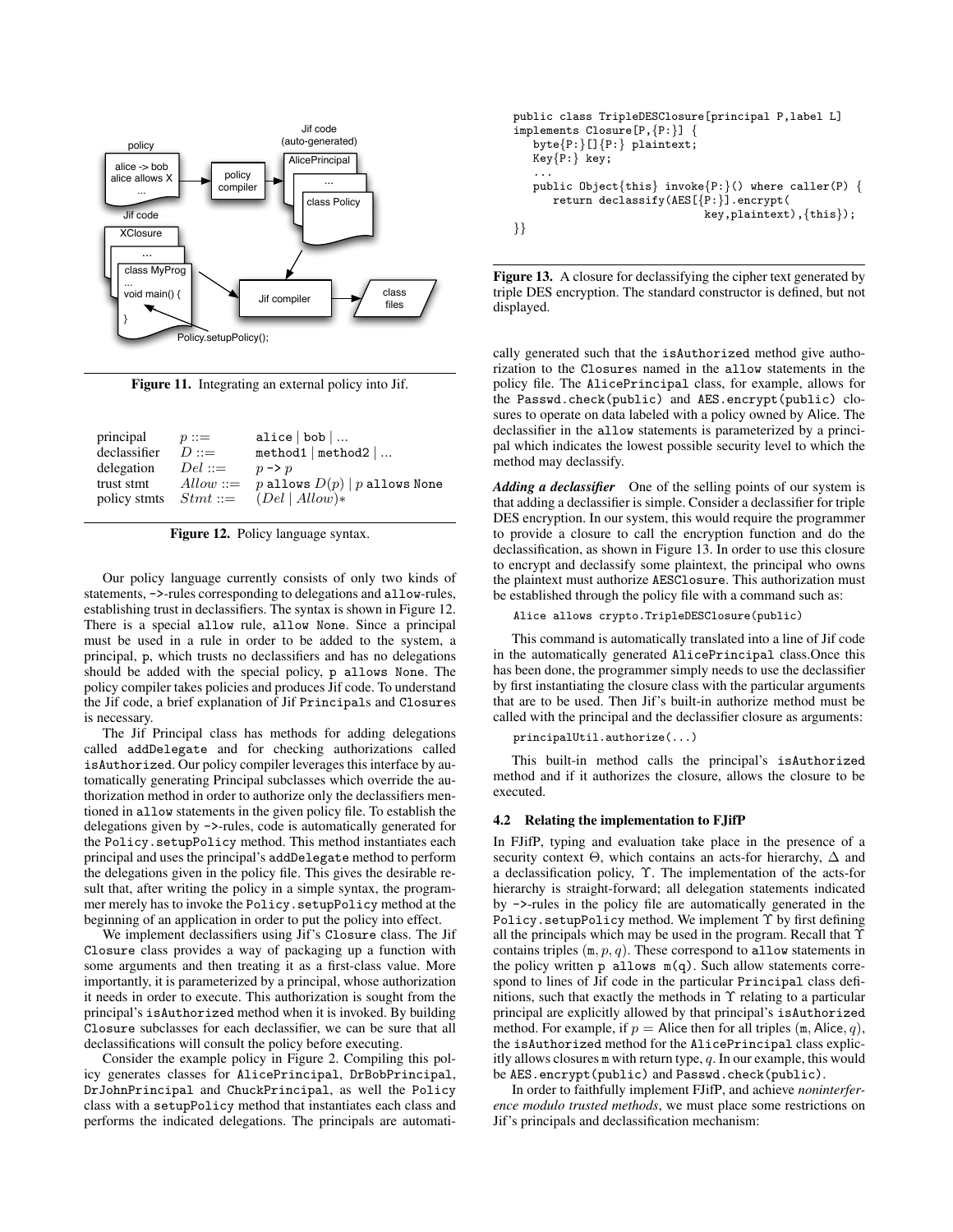- 1. We require that no declassification may take place other than through Closures. This is because all declassifications should first consult the declassification context, which is distributed throughout the Principal classes in our implementation. Since Closures require an authorization before they may be executed, they will always consult the principal whose data they are trying to declassify, to make sure that the newly introduced flow is allowed by policy. Although we have not built our restrictions into the Jif compiler, it should be straight-forward.
- 2. We require that no new principals are introduced other than the ones introduced in the Policy.setupPolicy method which is automatically generated from the policy file.
- 3. We require that no delegations are established or revoked, other than the ones introduced in the Policy.setupPolicy method which is automatically generated from the policy file.

We believe these restrictions present only minor limitations to the language. The declassification restriction does not limit the expressive power of Jif at all, since it would be possible to wrap every declassify statement in a Closure and add the appropriate allows statements to the policy. The restrictions on the principal hierarchy could be somewhat more serious. In particular, by requiring that all principals and delegations are established at the outset of the program, this would disallow dynamic updates to the security policy. Currently, however, the mechanism for dynamic updating in Jif is arguably unsafe [19], and needs revision. Additionally, the static, global nature of the acts-for hierarchy is less critical for our approach and it is easy to imagine this restriction could be adapted to work with safe and secure dynamic updates.

One difference between FJifP and our Jif implementation is in the enforcement of the security policy. Jif is currently configured to do all delegations and policy authorizations using a runtime mechanism. Although we use this runtime mechanism, the Jif compiler could be modified to check the policy at compile-time. Our restrictions force delegations and declassifications to be static, global entities. Thus, the policy must be established at the outset of the program and the policy checks could be integrated into the typechecker, which would give static enforcement, as we have in FJifP.

### 4.3 A significant example

Since a key motivation for our approach is the hope of gaining practical experience with security-typed programming, we have used trusted declassification to implement a significant application, an email client we call JPmail<sup>5</sup> (JP = Jif/policy). JPmail consists of an SMTP-compliant mail sender and a POP3-compliant mail reader. In our prototype implementation, we use a policy with a dozen principals, including a few groups (implemented as principals which delegate to the members of the group). It uses several declassifiers, including a variety of symmetric and asymmetric encryption declassifiers for sending sensitive data to an insecure mail server, as well as other filter declassifiers which filter e-mails for certain recipients. Principals can choose which encryption and filter declassifiers they trust, merely by changing a few lines in the policy file. Likewise, groups may be changed by merely changing a few lines in the policy file. JPmail is the largest security-typed application written to date, consisting of about 6000 lines of code. We give a more complete description of JPmail elsewhere [6], highlighting its own contributions apart from this work.

We offer an anecdote here from our experience to support the effectiveness of our model. When adding the policy to JPmail, we forgot that we had introduced a temporary work-around. When encrypting the body of an e-mail, we use skip encryption. We encrypt the body of the email with a symmetric encryption method and then include the symmetric key in the body after encrypting it with the public key of the principal. Prior to integrating assymetric cryptography, so that we could encrypt the key with the principal's public key, we had introduced a hack to simply declassify shared keys before sending them (without first encrypting the key). We placed this declassification in a closure, as required by our model. When later developing our policy, we did not think to allow it in the policy file, because we clearly did not want to permit a declassifier which declassified shared keys. Consequently, our program, obedient to the policy, refused to send any keys over e-mail! This led us to track down the deprecated closure which was correctly maintaining the security we had established in our policy file. Lifting our policy to a global viewpoint was beneficial to understanding the security enforced in our application.

Implementing policy in our model was significantly easier than managing all the complex structures provided by Jif for principals, delegations and declassifications. The ability to implement a policy by merely giving a series of delegation and allow-statements made the policy easier to construct and easier to manage. Furthermore, we found that it is quite beneficial to be able to understand all possible flows, including the fact that no symmetric keys were allowed to be declassified for any principal, by merely examining the policy file.

# 5. Related Work

This work falls into a long line of research on using security-typed languages to enforce information flow control and noninterference. This research development is detailed in a survey by Sabelfeld and Myers [17]. Various languages have been extended with security types for statically validating noninterference, but only one other system exists using an object calculus [2]. FJifP differs from the object calculus of Banerjee and Naumann in several ways. FJifP does not include notions of state or permissions. On the other hand, it is closer to Jif, because security types are built directly into the language as opposed to being an inferred annotation. The differences illustrate the difference in our motives for designing the language. Namely, we are primarily concerned with showing noninterference in a simple object-oriented language with declassification. Myers describes rules for the decentralized label model as implemented in Jif [13], but do not prove security properties about their system.

Our work is most closely connected with Jif's selective declassification [13] which is the only declassification mechanism currently implemented in a full-scale language. We restrict this mechanism in order to lift out authorization into an external, global policy. In this way, we are able to prove the security property of *noninterference modulo trusted methods*.

Much work has recently been done on declassification, as described in a recent survey [18]. In this survey, the authors loosely divide declassification schemata into four categories: who, what, where and when. Our model does not fit nicely into any of these categories. It corresponds mostly to "where" declassification may occur (in explicitly identified declassifiers). "Who", "when" and "what" is declassified may be gleaned from analyzing the policy and the declassifiers themselves. Our system could naturally be strengthened by quantifying exactly *what* may be leaked by declassifiers. For example, our system facilitates knowing that Alice's data can only be leaked by a password check by merely examining the external policy. Analyzing this declassifier, it could be determined that only one bit of information is leaked per call. A further analysis could ensure that it is not called a sufficient number of times to leak more than a certain amount of information.

Broberg and Sands recently introduced the notion of flow locks [3] for describing temporal policies. This work is similar to ours in that spots of declassification are limited to explicitly identi-

<sup>5</sup> This application is still in development, but a preliminary version of the code can be found at http://siis.cse.psu.edu/jpmail.html.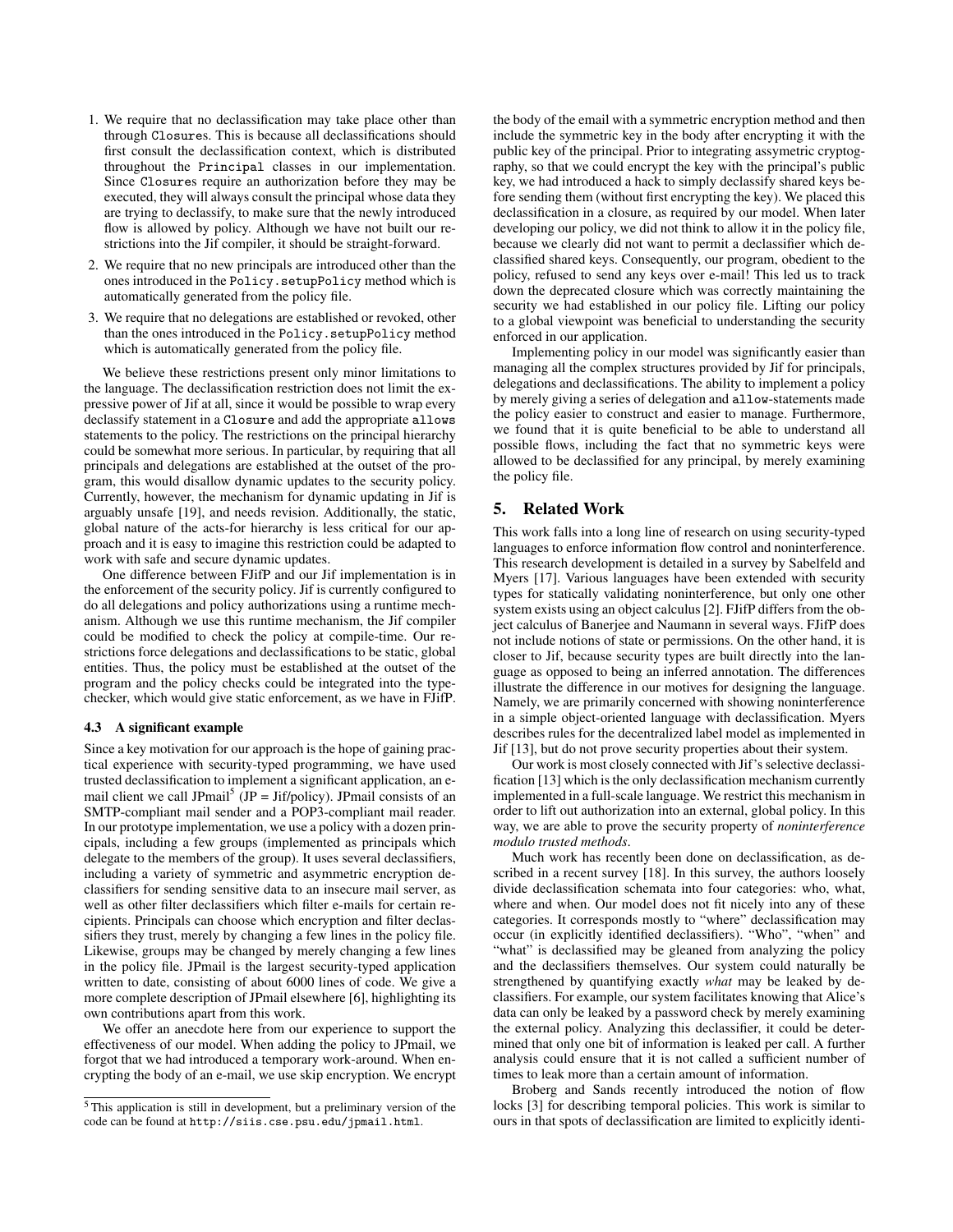fied regions. We can imagine placing appropriate flow locks around our declassifiers. While this mechanism is very general, it is also very localized. Our policies are more global and more flexible.

Chong and Myers introduce a mechanism for downgrading until conditions [4]. This model allows downgrading only in the presence of externally verified conditions. It is similar to ours in that we both check an externally verified condition. They open new flows, which are not subsequently closed, while our mechanism limits declassification to the bodies of declassifiers. Furthermore, they provide some possibilities for conditions, but they provide no external policy or actual implementation.

Ana Matos and Boudol's non-disclosure policies [12] are also related to our approach. They have locally induced, transitive policies. Their system makes an important contribution in handling concurrency, but they do not have an implementation; we accepted the limitations of Jif (no concurrency) in order to facilitate an implementation. They also do not allow declassifications to be expressed as a global policy.

Another well-studied declassification mechanism related to ours is robust declassification [15] which will be in the next release of Jif [5]. The key to this mechanism is in the use of integrity. It uses integrity to ensure that low integrity flows do not influence high confidentiality data that will later be declassified. Integrity is not currently implemented for Jif, although it is actively being developed. Once robust declassification is implemented in Jif, it will work well with our model, making declassifications safe from active attackers. It is orthogonal to the issues we discuss in allowing principals to choose declassifiers which they trust and implementing this in an external, global policy. It will also lead naturally to additional policy statements which may place robustness constraints on the input parameters for declassifiers.

Tse and Zdancewic propose a decentralized, certificate-based mechanism for declassification [20]. They describe their system in a lambda-calculus with subtyping and modals in order to make the addition of features more modular. Like us, they use subtyping to describe declassifications. They prove a noninterference theorem which says that so long as no declassifications are visible to the observer, noninterference is maintained. Furthermore, they are able to justify all declassifications based on externally validated certificates. They provide a prototype implementation for a functional language, but it is not as robust or practical as Jif. Ideally, a merging of our approach and theirs could yield a very useful architecture for building distributed applications.

# 6. Conclusion and Future Work

In this paper, we have presented a security-typed, object-oriented language, FJifP, which incorporates declassification and delegation as authorized by an external, global policy. We have shown that this language satisfies a modified form of noninterference, *noninterference modulo trusted methods*, meaning that all violations of noninterference can be justified by the policy. Consequently, noninterference is maintained for principals which allow no declassifications (i.e. have no trusted declassifiers) in the policy (and no one who can act for them makes any declassifications). We implemented our policy and trusted declassification in Jif by using a restricted form of Jif's selective declassification: we provide a policy compiler to compile simple policy files into Jif code and we restrict the use of Jif's declassify in a way that does not limit the expressive power of the language.The restrictions we place on Jif are that all delegations must appear at the beginning of a program, that declassify statements can only be placed in Jif's Closure's, and that only our automatically generated principals may be used in programs. We demonstrated the practicality of our approach by using it in a prototype Email client and we found it easy to use in practice.

Previously, determining the security of a Jif application would require combing over all the code to find all the declassify statements, as done by Askarov et al. in their analysis of mental poker [1]. This is already a great improvement over other ad hoc security certification techniques, because it narrows down the escape hatches to a small number of declassify statements. Our approach takes this a step further, however. For our system, the security analysis only requires inpspection of the policy and the code of the declassifiers.

One area of future work is in relaxing some of the restrictions we have imposed on Jif. For example, delegations and allowances for declassification could appear later in the program, even being established at runtime, and runtime checks could be used to consult a principal's policy. This would actually be a more natural implementation of our mechanism in Jif, but some security theorems should be proved for this. This is nontrivial, since it opens the door for dynamic updating of policies, which is still an open area of research [8, 19].

The theoretical model that we explore in this paper is restricted in a number of undesirable ways. In particular, the lack of a special security level for this places a number of constraints on FJifP. Additionally, the noninterference theory for FJifP needs to be strengthened to provide guarantees about data safety in the presence of noninterference [20]. In particular, if we only declassify data to Alice security level, then an observer below Alice should not be able to interfere.

Another avenue of future work lies in expanding the policy model. It is currently very simple, but could be more expressive. For example, constraints could be added to indicate negative information flows. Policy analyses could also be used to determine whether separation of duties is maintained between two principals. When integrity is added to Jif, it could be expanded with robustness constraints.

We plan to continue using our declassification mechanism to gain practical experience. It is a general problem in languagebased security that there is too little experience with security-typed programming to help guide such research as designing the best form of declassification. We hope that our implementation of this mechanism in Jif will help to promote more practical experience with declassifiers which will better inform future research.

### Acknowledgments

We thank Steve Chong for his endless patience with and prompt responses to our questions about Jif. We thank the reviewers for their helpful comments. We also thank Stephen Tse, Andrei Sabelfeld and John Hannan for their helpful feedback on earlier versions of this paper.

### References

- [1] ASKAROV, A., AND SABELFELD, A. Secure implementation of cryptographic protocols: A case study of mutual distrust. In *Proceedings of the 10th European Symposium on Research in Computer Security (ESORICS '05)* (Milan, Italy, September 2005), LNCS, Springer-Verlag.
- [2] BANERJEE, A., AND NAUMANN, D. A. Stack-based access control and secure information flow. *Journal of Functional Programming 15*, 2 (2005), 131–177. Special issue on Language-based Security.
- [3] BROBERG, N., AND SANDS, D. Flow locks: Towards a core calculus for dynamic flow policies. In *Proceedings of ESOP'06, European Symposium on Programming* (Vienna, Austria, March 2006), LNCS, Springer-Verlag.
- [4] CHONG, S., AND MYERS, A. C. Security policies for downgrading. In *Proceedings of the 11th ACM Conference on Computer and Communications Security* (Oct 2004), ACM.